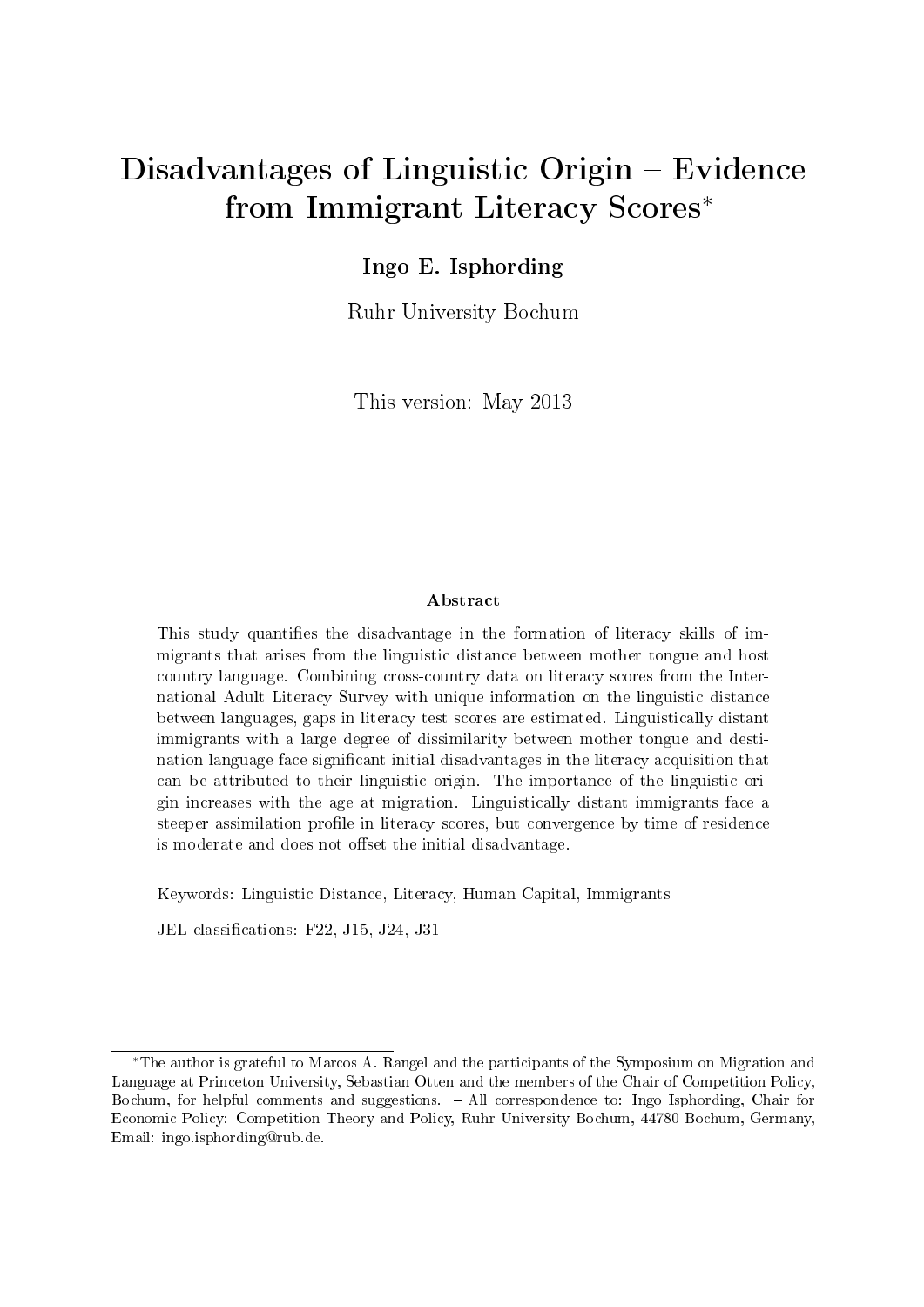### 1 Introduction

The information age and the accompanying rapid transformation of labor market demands drastically increases the need for skills including literacy and numeracy [\(OECD 2000\)](#page-22-0). By the rise of information and communication technology usage, almost every occupation demands a minimum level on literacy and language ability. The OECD defines literacy as the ability to understand and employ written information in daily activities, at home, at work and in the community  $-$  to achieve one's goals, and to develop one's knowledge and potential" [\(OECD 2000\)](#page-22-0). As such, literacy comprises the productive functions of language that are rewarded in the labor market, e.g. the usage of language to store information, communicate with co-workers and to order one's thoughts [\(Crystal 2010\)](#page-21-0). The importance of language-related human capital represented by individual literacy for individual labor market success has gained considerable attention in the literature [\(Vignoles et al. 2011,](#page-23-0) [Finnie and Meng 2005,](#page-21-1) [Dougherty 2003,](#page-21-2) [Gonzalez 2000,](#page-21-3) [Charette and Meng 1994\)](#page-20-0).

A group especially prone to insufficient levels of literacy are immigrants from distant linguistic backgrounds. For immigrants, low levels of literacy are a crucial risk factor in the the social and economic integration of immigrants [\(Ferrer et al. 2006,](#page-21-4) [Kahn 2004\)](#page-22-1). Non-native speaking immigrants face an economic decision to acquire a host-country language [\(Selten and Pool 1991,](#page-22-2) [Chiswick and Miller 1995\)](#page-20-1). One important cost factor in this human capital investment is the linguistic distance between mother tongue and host country language, the degree of dissimilarities between languages in terms of pronunciation, grammar, script, vocabularies etc. In linguistics, the linguistic distance between languages is believed to decrease the potential language transfer in language acquisition, i.e. the application of knowledge in the mother tongue L1 in the acquired language L2 [\(Llach 2010\)](#page-22-3). In an economic sense, the linguistic distance displays the degree of transferability of home country language capital into the destination country, analogue to the discussion of imperfect portability of human capital by [Friedberg](#page-21-5) [\(2000\)](#page-21-5). [Chiswick and](#page-20-2) [Miller](#page-20-2) [\(1999\)](#page-20-2) argue that linguistic differences towards the destination language decrease the efficiency of language acquisition, rise the costs of skill investment, and finally have subsequent consequences on labor market success and integration.

The multidimensionality of linguistic differences makes it difficult to analyze its effect on the language acquisition empirically in large scale micro data studies. The linguistic literature on linguistic barriers in the language acquisition of immigrants mainly comprises of qualitative or small scale quantitative studies in the linguistic literature. [Van der Slik](#page-22-4)  $(2010)$  offers an overview and notable exception. [Beenstock et al.](#page-20-3)  $(2001)$  use non-collinear sets of indicators for country of birth and mother tongue to identify the importance of the linguistic origin on language skills of immigrants in Israel. A noteworthy and innovative approach has been undertaken by [Chiswick and Miller](#page-20-2) [\(1999\)](#page-20-2) using average test scores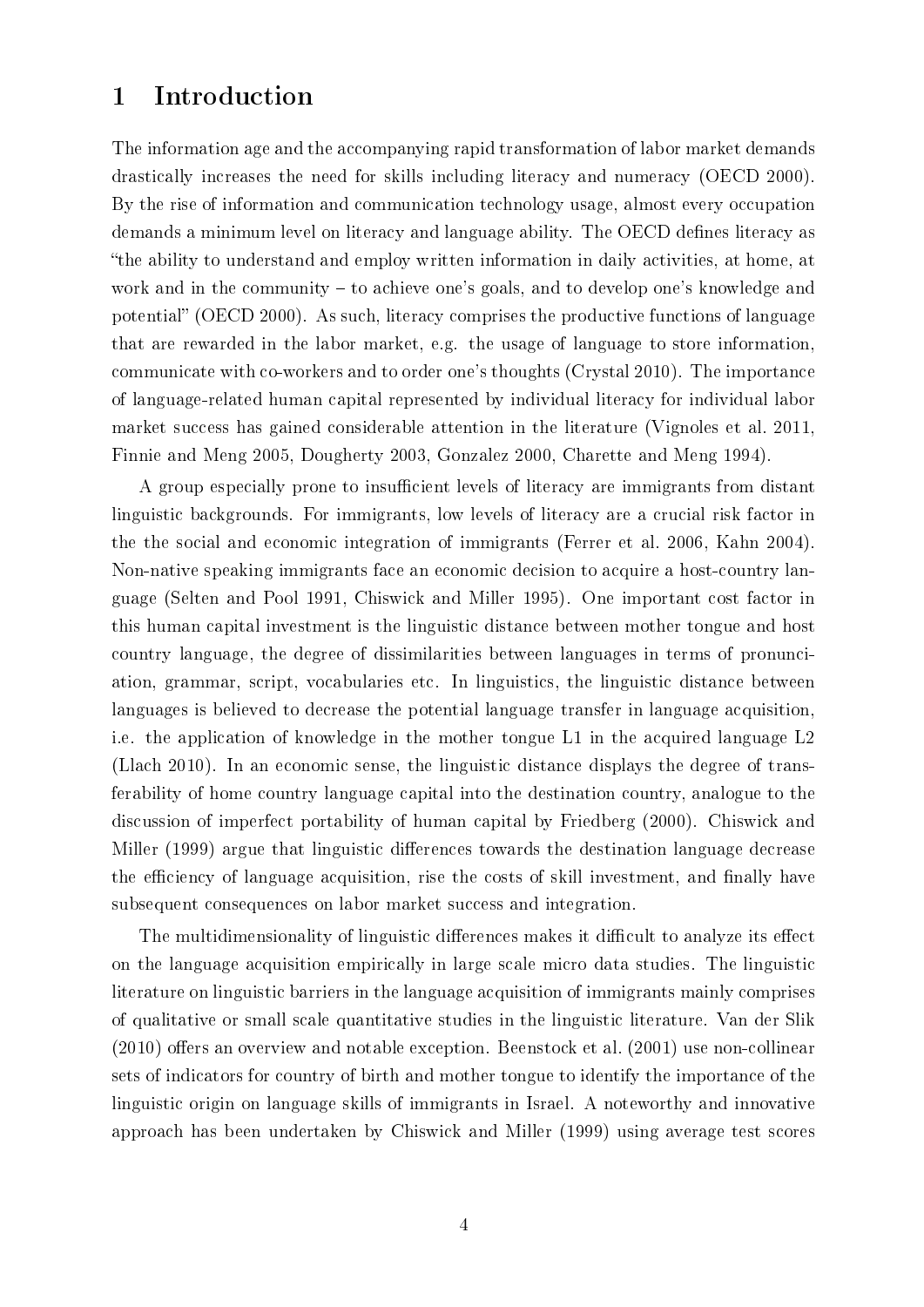of language classes to proxy linguistic dierences. Unfortunately, due to data limitations this approach is restricted to the analysis of English-speaking destination countries.

Against this background, this study aims at quantifying the linguistic barriers in the literacy skill formation. Data on literacy scores from the International Adult Literacy Survey (IALS) are combined with a unique measure of the linguistic distance based on differences in pronunciation between mother tongue and the host country language. This measure, drawn from linguistic research by the German Max Planck Institute of Evolutionary Anthropology, offers a continous and cardinally interpretable measurement of linguistic differences for any of the world's languages. The resulting dataset covers 9 host countries receiving immigrants from 70 sending countries and includes 1,559 individual observations. Regressing literacy scores on the linguistic distance yields estimates of score differentials with respect to the linguistic origin of an immigrant.

The study contributes to the existing literature in four ways. First, the cross-sectional design of the IALS data allows to control for destination and origin country specific characteristics simultaneously, which were omitted in previous studies using national datasets. Second, the application of the innovative measure of linguistic distance allows the broadening of national results to an international comparison. Third, the usage of objective literacy scores allows to confirm previous results for subjective measures of language skills and avoids issues of measurement error in these self-reported indicators. Finally, the study specifically addresses the influence of linguistic origin over time of residence and offers additional evidence for the so-called Critical Period hypothesis which states that the necessary effort for acquiring a language is increasing with the age at arrival of an immigrant.

The results indicate a strong negative effect of the linguistic distance on the achieved literacy score. To give a rough quantification: Linguistically distant immigrants (e.g. a Turk in the Netherlands) face significant initial disadvantages of linguistic origin that are comparable to the disadvantage of having formal education of ISCED 1 (primary education) compared to ISCED 5 (short-cycle tertiary education). In line with the Critical Period hypothesis, this negative effect is mainly observable for late arrivals who immigrated at an age of 12 or older. The effect of linguistic origin decreases over time of residence, although the convergence does not offset the initial disadvantage.

This study is organized as follows. Section [3](#page-3-0) describes the data sources, specifically the measurement of linguistic differences between languages, Section [4](#page-5-0) outlines the empirical strategy. Section [5](#page-6-0) discusses the regression results against the signicance of literacy skills in the labor market. Section [7](#page-10-0) concludes.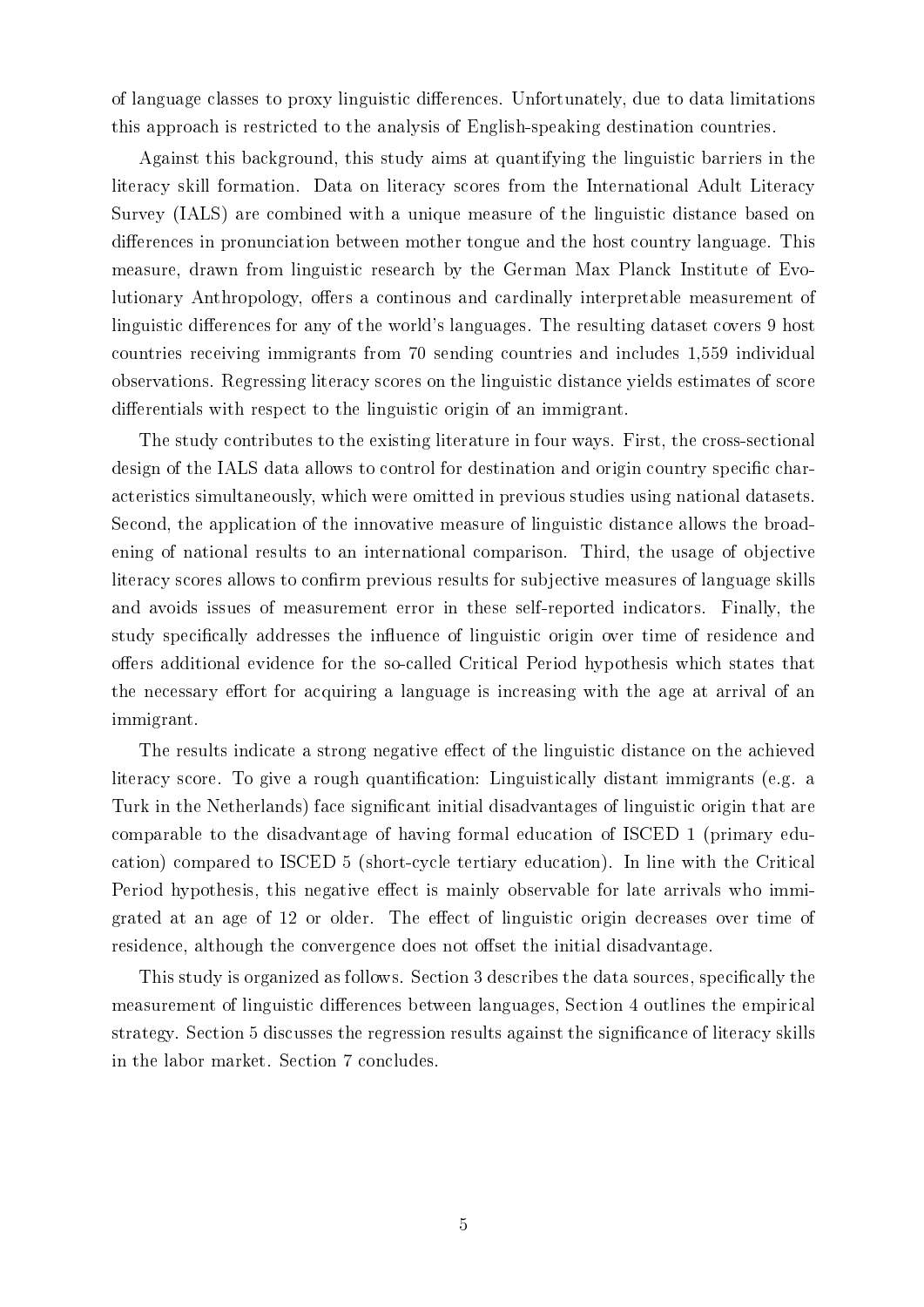# 2 Language Skill Acquisition and Linguistic Distance

#### <span id="page-3-0"></span>3 Data

This study utilizes data from the public use file of the International Adult Literacy Study (IALS). The IALS represents a unique data source on adult's literacy skills and socioeconomic characteristics over the period of 1994 to 1998 [\(OECD 2000\)](#page-22-0). Regarding the migration background, not all participating countries offer the necessary information on the origin of immigrants. The sample is therefore restricted to immigrants to Switzerland, the Netherlands, Sweden, Great Britain, Italy, Slovenia, Czech Republic, Finland and Hungary.

The key advantage of the IALS data is the direct measurement of individual literacy scores. Immigrants are defined as those individuals who were not born in the country of assessment. The usage of these objective test scores circumvents measurement error issues of self-reported measures of language ability. Subjective measures of language skills are prone to substantial degrees of misreporting [\(Charette and Meng 1994,](#page-20-0) [Dustmann](#page-21-6) [and van Soest 2001,](#page-21-6) de Coulon and Wolff 2007). [Akresh and Frank](#page-20-4) [\(2011\)](#page-20-4) show that the misclassification is not merely white noise but related to individual labor market outcomes. The objective test scores from the IALS data offer a convenient way to analyze determinants of language or literacy acquisition without having to deal with these measurement error issues. Three different dimensions of literacy are assessed independently in the IALS: prose literacy (the knowledge to understand and use information in texts), document literacy (the skills to use information stored in documents like forms, schedules, tables etc.) and quantitative literacy (the skill to locate numbers found in printed materials and to apply simple arithmetic operations). A score between 0 and 500 is assigned to task booklets in the respective official language of a region. The reported scores of the immigrant subpopulations differ in means. Highest average scores are found in the Czech Republic, the lowest average in Slovenia (see Table [1\)](#page-13-0). [1](#page-3-1)

To identify linguistic barriers in the formation of literacy skills, the literacy test scores are regressed on a measure of linguistic distance between mother tongue and host country language. The measurement of linguistic distance stems from the Automatic Similarity

<span id="page-3-1"></span><sup>&</sup>lt;sup>1</sup>Specific answers to the test booklet do not indicate a literacy level with certainty. Due to the restricted number of questions, individuals with different levels of literacy might still produce the same set of answers. To take this uncertainty into account, the IALS data provides 5 different plausible values of literacy scores for every individual. To take into account this sampling procedure of the IALS (see [Murray](#page-22-5) [\(1997\)](#page-22-5) for further details), I follow the established method to use the simple average of the 5 plausible values of test scores as the outcome variable. Standard errors are then computed taking into account the replicate weights offered by IALS. This method takes into account unspecified intra-cluster correlation, but ignores the stratication of the sampling. [Brown and Micklewright](#page-20-5) [\(2004\)](#page-20-5) show that this method might produce slightly overstated standard errors in some cases.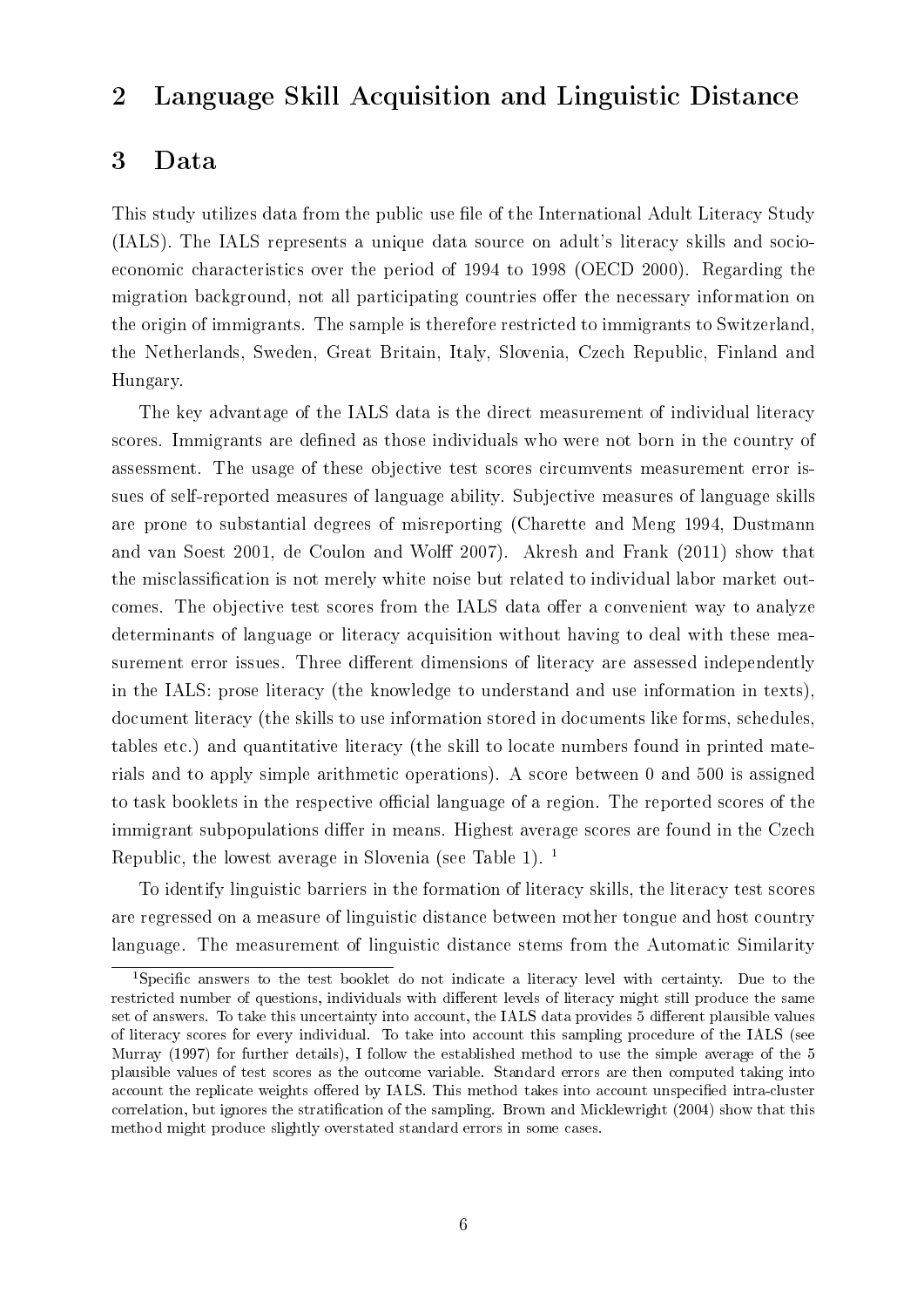Judgment Program, which has been developed by the German Max Planck Institute of Evolutionary Anthropology to explain geographical distribution and historical development of languages [Bakker et al.](#page-20-6) [\(2009\)](#page-20-6). This method has been applied to the explanation of linguistic barriers in international trade flows by [Isphording and Otten](#page-22-6)  $(2013)$ . The idea behind this approach is that languages share common ancestors. After a language population splits up, languages begin to differ over time by the development of new speech patters, changes in pronunciation and vocabulary. These differences are then represented in the the number of so-called *cognates*, words in different languages sharing a common ancestor. The number of cognates can be approximated by comparing the pronunciation of words between different languages [\(Serva 2011\)](#page-22-7).

The measurement of similarities in pronunciations relies on a direct comparison of word pairs having the same meaning across different languages. These words are taken from a 40-item sublist of the so-called Swadesh list [\(Swadesh 1952\)](#page-22-8). This deductively derived list includes words that are believed to be culturally independent and which are represented in any of the world's languages. These words comprise basic words of human communication (e.g. I, You, One), body parts (e.g.  $Eye$ , Nose, Tooth) or environmental concepts (e.g. Water, Stone, Night). For each word, the respective representation in a language is expressed in a phonetic script, e.g. the English word *mountain* is transcribed as maunt3n, while its Spanish counterpart is transcribed as monta5a. Each character in these transcriptions represents a common sound of human communication. To assess the dissimilarity of two words, the Levenshtein distance, i.e. the minimum number of sounds that have to be changed, to be removed or added to transfer the word of one language into the same word in a different language is calculated. In the above example, this minimum distance consists of 5 sounds. Table [2](#page-14-0) summarizes some computational examples. The average minimum distance between all 40 word pairs is normalized to take into account potential similarities by chance due to shared phonetic inventories, resulting in the final measure of linguistic dissimilarities [\(Bakker et al. 2009\)](#page-20-6).

The approach yields a continuous descriptive measure of the differences in pronunciation between two languages as the proxy for the number of cognates, and thus, on the approximative linguistic difference between the languages. [Wichmann et al.](#page-23-1)  $(2010)$  show that the linguistic distance measured by differences in pronunciation is a strong predictor for family relations of languages. Table [3](#page-15-0) lists the closest and furthest languages in the used sample with regard to some destination languages. Closest distances emerge within the same language family (Germanic languages for English and German, Romance languages for French and Slavic languages for Czech). The closest linguistic distance different from zero in the present sample is faced by Serbian-speaking immigrants in Slovenia, the largest distance by Turkish immigrants in the Netherlands. The complete matrix of lin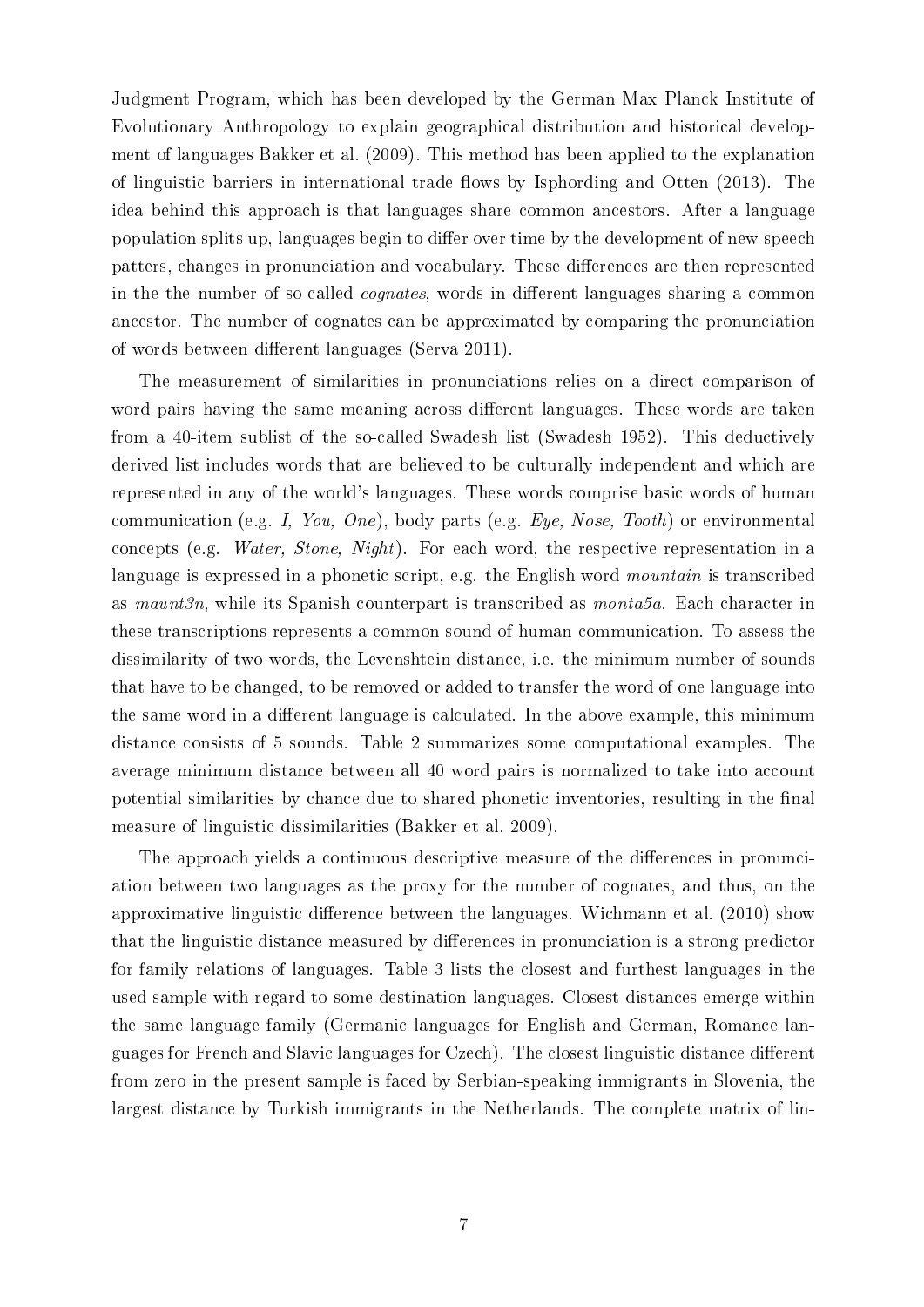guistic distances can be found in Table [9](#page-26-0) in the appendix. The linguistic distance is merged with the IALS data using information on the first language of an immigrant.

### <span id="page-5-0"></span>4 Empirical Strategy

To identify systematic disadvantages of linguistic origin in the literacy scores, the following equation is estimated separately for each of the three literacy scores using multivariate linear regressions:

<span id="page-5-2"></span>
$$
Y = \beta_0 + \beta_1 LD + \beta_2 YSM + \beta_3 Age_{Entry} + \beta_4 LD \times Age_{Entry12} + \beta_5 LD \times YSM + X'\gamma + O'\delta + D'\lambda + \varepsilon
$$

Y indicates the literacy score in one of the three dimensions. LD is the calculated linguistic distance towards the host country language. Acquisition of the destination language is crucially affected by the time exposed to the language, proxied by the time of residence  $(YSM)$  in the destination country. The interaction term between years since migration  $(YSM)$  and the linguistic distance accounts for a convergence over time of residence between native and non-native speakers in literacy scores. The linguistic distance is also interacted with a binary indicator for arrival in the host country at the age of 12 or older  $(Age_{Entry12})$ . Previous psychobiological literature indicates that early childhood language acquisition is not hindered by linguistic differences until a certain age threshold in adolescence, which is referred to in linguistics as the Critical Period hypothesis [\(Newport 2002\)](#page-22-9). Following this hypothesis, the interaction effect is expected to be negative, indicating a higher impact of linguistic origin for late arrivals. The main effects of years since migration and arrival at age 12 or older,  $\beta_4$  and  $\beta_5$ , indicate the effects for the subpopulation of native-speaking immigrants with  $LD = 0$ .

The control variables  $X$  consist of a gender indicator, the individual and parental ed-ucation (in ISCED groups)<sup>[2](#page-5-1)</sup>, birth cohort indicators and the geographic distance between capitals of destination and origin. Country-wise descriptive statistics on these explanatory variables are reported in Table [1.](#page-13-0) The inclusion of own and parental education is of specific importance for my specification, as it is a first way to deal with potential selection into source countries according to expected linguistic differences, as analyzed for

<span id="page-5-1"></span><sup>&</sup>lt;sup>2</sup>The underlying question for the educational information is: What is the highest level of schooling you have completed? Information is coded into ISCED codes, omitting ISCED category 4, Post-secondary non-tertiary education including vocational training. In the estimations ISCED 0 and ISCED 1 are used as comparison group.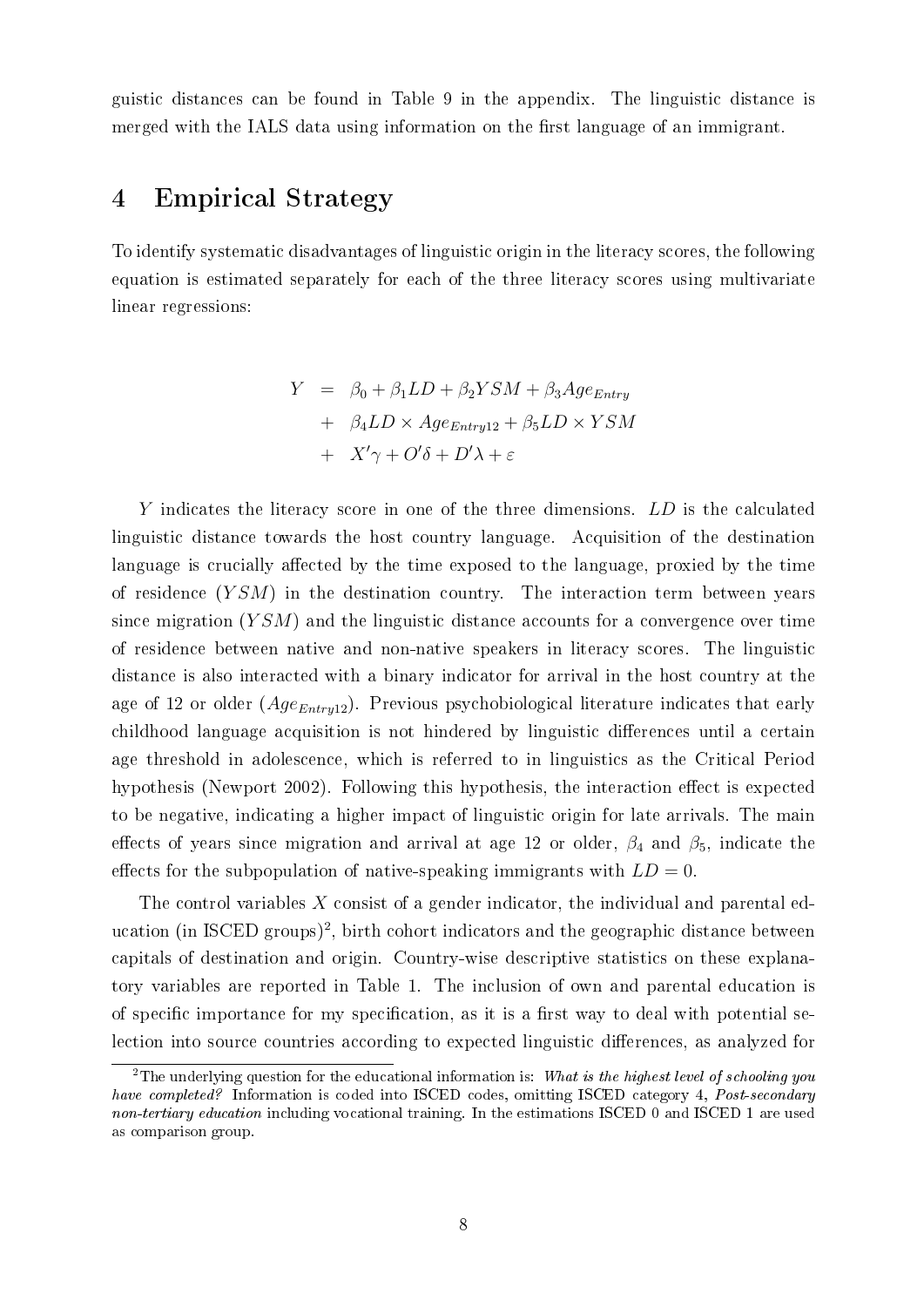aggregated migration flows by [Adsera and Pytlikova](#page-20-7) [\(2012\)](#page-20-7).

The cross-national design of the IALS allows to control simultaneously for originand destination-fixed effects by including indicators for 9 receiving  $(D)$  and 70 sending countries  $(O)$ . These fixed effects capture potentially omitted receiving country characteristics, e.g. differences in language acquisition support, or selective migration policies favoring skilled immigrants. Potentially omitted sending country characteristics can be differences in media exposure to foreign languages or differences in the quality of the education system. As linguistic and geographic distance both vary on the level of origin- and destination-country permutations, they are not collinear with either the set of origin- or destination-country indicators.

#### <span id="page-6-0"></span>5 Results

The main results of the estimation of equation [1](#page-5-2) are summarized in Table [4.](#page-16-0) The specications are estimated separately for each dimension of literacy, prose, document and quantitative. Linguistic distance enters the specification both as a main effect and as an interaction with the age at arrival and the years since migration. Such, the main effect of linguistic distance displays the initial disadvantage (at  $YSM = 0$ ) for young arrivals immigrating at the age of 11 or younger. This initial relationship of linguistic distance and the literacy scores turns out to be signicant in the prose and the quantitative literacy, but remains insignicant for document literacy.

The negative effect of the linguistic distance strongly increases with the age at arrival, indicated by the significant coefficients of the interaction terms between age of entry at the age of 12 or older and the linguistic distance, where now also the document literacy is negatively affected. This interaction supports the idea of the linguistic Critical Period Hypothesis. Young children are able to learn new languages irrespectively from their own linguistic origin or are only marginally affected by the linguistic distance. With increasing age at arrival, the linguistic barriers in the language acquisition start to rise.<sup>[3](#page-6-1)</sup> Based on these parameters, this is also depicted in illustrations of depicted means in Figure [2.](#page-19-0) A similar pattern arises for all three dimensions of literacy in the upper panels (a), (b) and  $(c)$ . Though the linguistic distance has only a small effect for childhood immigrants (the dark grey line), it distinctively decreases the test scores for late arrivals, indicated by much steeper slope of the light grey line.

<span id="page-6-1"></span>The results indicate a certain convergence over time of residence for immigrants with

<sup>&</sup>lt;sup>3</sup>The Critical Period is believed to end with adolescence, although some scholars (e.g. [Chiswick and](#page-20-8) [Miller 2008\)](#page-20-8) claim a continuous decrease in learning efficiency rather than a specific threshold. Estimations with indicators defined at different age thresholds indicate that the results are not sensitive to the choice of the actual threshold, see Table [8](#page-25-0) in the appendix.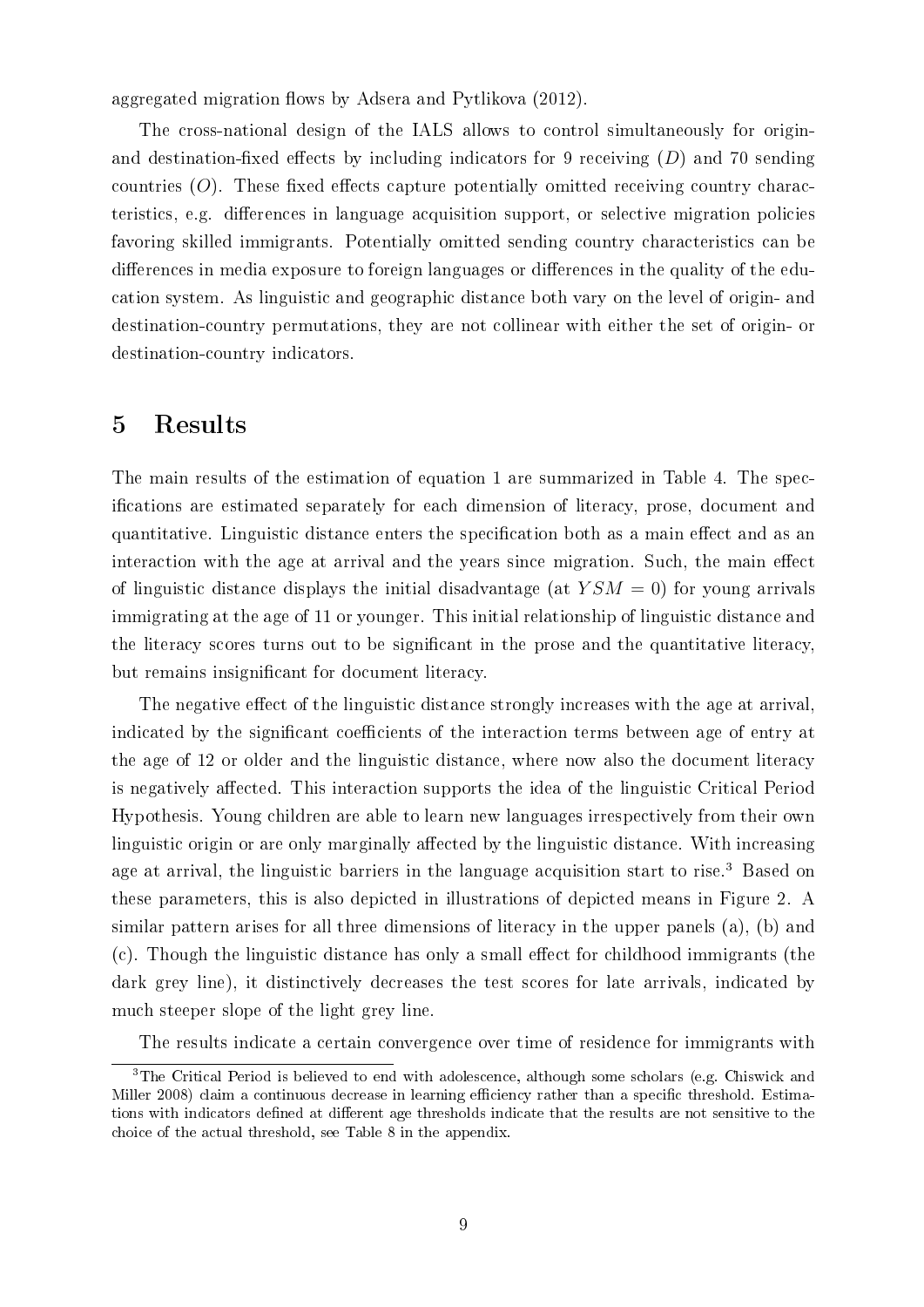different linguistic background. The positive interaction of linguistic distance and years since migration shows that immigrants with a distant linguistic background face a steeper assimilation profile and are able to catch up over time. This is consistent with larger incentives for immigrants with larger initial disadvantages as discussed by [Chiswick](#page-20-9) [\(1978\)](#page-20-9). Still, looking again at the illustrations in Figure [2,](#page-19-0) the convergence is only moderate. The time of exposure to the host county language, indicated by the years since migration, does not significantly affect the literacy scores of native speakers. A more distant linguistic background increases the assimilation rate, although only marginally (Figure [2,](#page-19-0) panels (d), (e), (f)). The convergence does not compensate the large initial disadvantage of linguistic origin.

Due to the interaction with the linguistic distance, the pure main effects of age at arrival and years since migration indicate the influence on literacy scores for native speakers (with  $LD = 0$ ). The coefficients of these main effects remain small in levels and mostly insignicant. Native speakers do not face a disadvantage by immigrating at an older age, as they acquired the destination language skills already as their mother tongue prior migration. Neither do they face an assimilation process by time of residence.<sup>[4](#page-7-0)</sup>

The effect of linguistic distance can be quantified using differences in predicted means and fixing covariates at their sample means: the initial disadvantage of linguistic origin of a linguistically distant immigrant (e.g. a Turk in the Netherlands,  $LD = 102.33$ ) compared to a native-speaking immigrant accounts for 33.5 (13.1, 25.3) points in the prose (quantitative, document) scale. It increases to  $79.2$  (66.1, 67.5) points for immigrants who arrived at the age of  $12$  or later. This is a very large initial effect of the linguistic origin. The strong disadvantage is roughly comparable to the disadvantage of having no formal schooling or schooling of ISCED 1 (only primary schooling) compared to ISCED 5 (short-cycle tertiary education). Due to the only moderate convergence, the disadvantage prevails over a long period of time. After 15 years of residence, the average disadvantage still accounts for 59.8 (53.9, 50.6) points.

Concerning the control variables, women experience disadvantages in the quantitative and document literacy, but not in the prose literacy. Younger birth cohorts show higher levels of literacy. Strongest determinant for the literacy scores is the level of formal schooling. The ISCED level indicators show a highly significant positive partial correlation

<span id="page-7-0"></span> $4$ One concern might be that the results are solely driven by the difference between native-speaking immigrants and non-native speakers. Therefore, I repeat the estimations on a subsample excluding native speakers with a linguistic distance of zero. This leads to a reduced sample of 878 observations, while the fit of the regressions decreases slightly. The results for this subsample are summarized in Table [7.](#page-24-0) Compared to the estimations in Table [4](#page-16-0) the general pattern remains the same, although the coefficients of interest become larger. The now missing natural control group of native speakers (with  $LD = 0$ ) renders the quantitative interpretation of the results less intuitive, but I conclude from this additional results that the results of the main regressions are not solely driven by the comparison of native speakers and non-native speakers.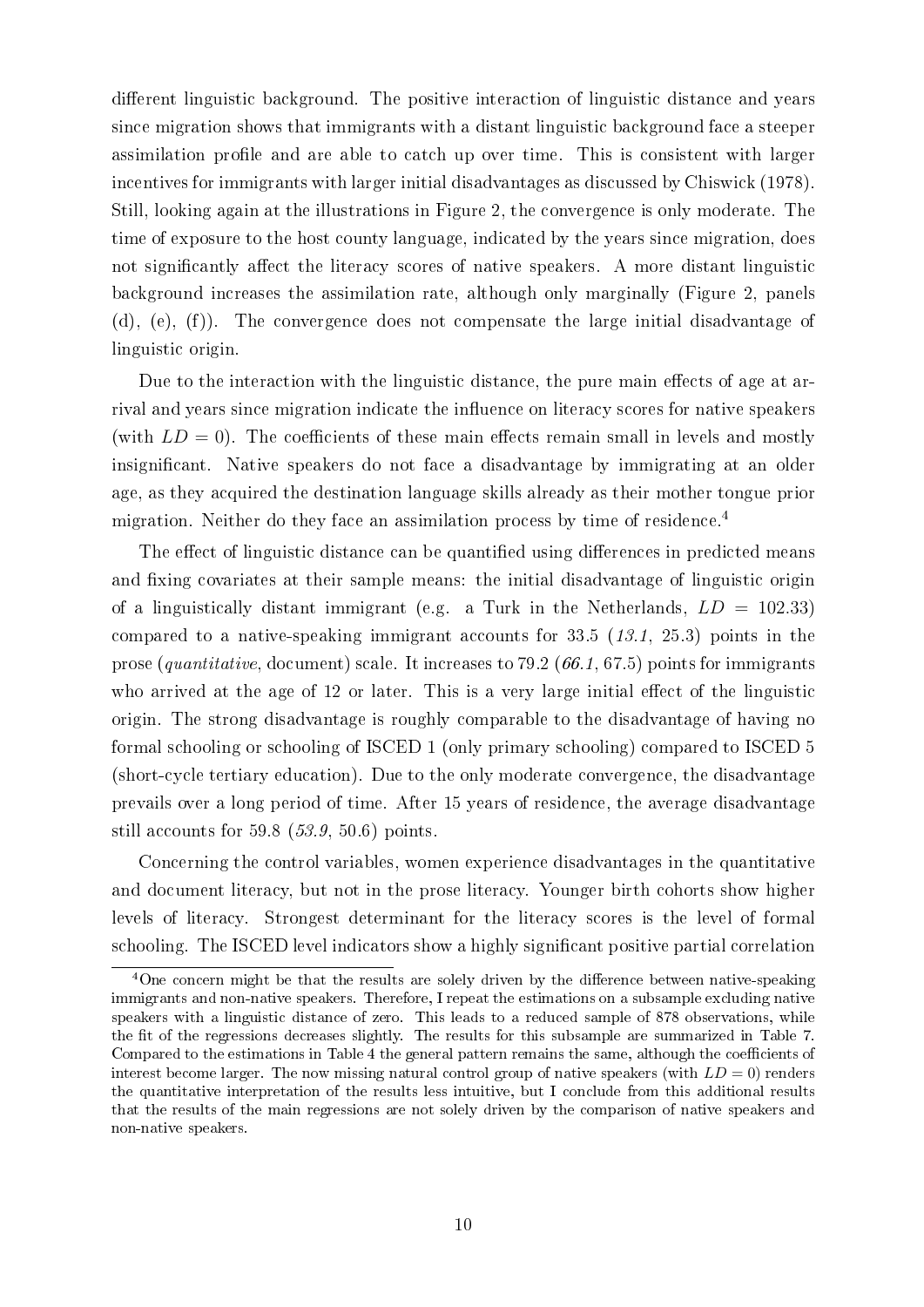to the literacy scores that increases with the accomplished degree. Parental education shows a similar but less distinct pattern.

Gender differences in estimates are reported in Table [5.](#page-17-0) The general pattern seems to be independent of gender. Differences arise in the increase of the effect of the linguistic distance by age at entry. Here, the female results are more distinct than the male counterparts. Insignificant main effects of linguistic distance in the document and quantitative literacy and strong negative interaction terms with age at entry at age 12 or older strongly confirm the Critical Period hypothesis of effortless language acquisition for young arrivals, while the picture remains fuzzy for the male subsample.

The general pattern that can be concluded from the results is a moderate effect of linguistic distance on the average literacy scores for young arriving immigrants, which is distinctively larger for late arrivals who immigrated at the age of 12 or later. Time of residence leads to an increase in exposure to the destination country language and has a moderate positive effect on the literacy scores. The convergence in literacy scores does not make up for the initial disadvantage, which prevails even a long time after immigration. Disadvantage of age at arrival and the assimilation profile cannot be observed for immigrating native speakers with zero linguistic distance.

Although the small number of observations does not allow for a direct estimation of labor market disadvantages of linguistic origin, the magnitude of the results indicates the importance of linguistic barriers on the labor market. Figure [1](#page-12-0) displays descriptively the distributions of literacy scores along the wage distribution and for the employed and unemployed subsample. The initial disadvantage of linguistically distant immigrants distinctively exceeds the differences we can observe along labor market outcomes. Therefore, it is likely, that the effect of linguistic distance I observe has an economically significant effect on the labor market integration of immigrants, above and beyond merely statistical significance.

#### 6 Additional Robustness Tests

So far, I interpreted the coefficient of the linguistic distance as the pure linguistic influence of the mother tongue on the destination language acquisition, while controlling for unobservable fixed effects on the origin-destination-country level. However, unobserved heterogeneity might also arise on the level of combinations of origin and destination. Unfortunately, I cannot include combined destination-origin fixed effects, as this would eliminate almost any variation in the variable of interest, the linguistic distance. Still, some potential sources of such a community effect can be directly addressed by enriching the data by additional external sources.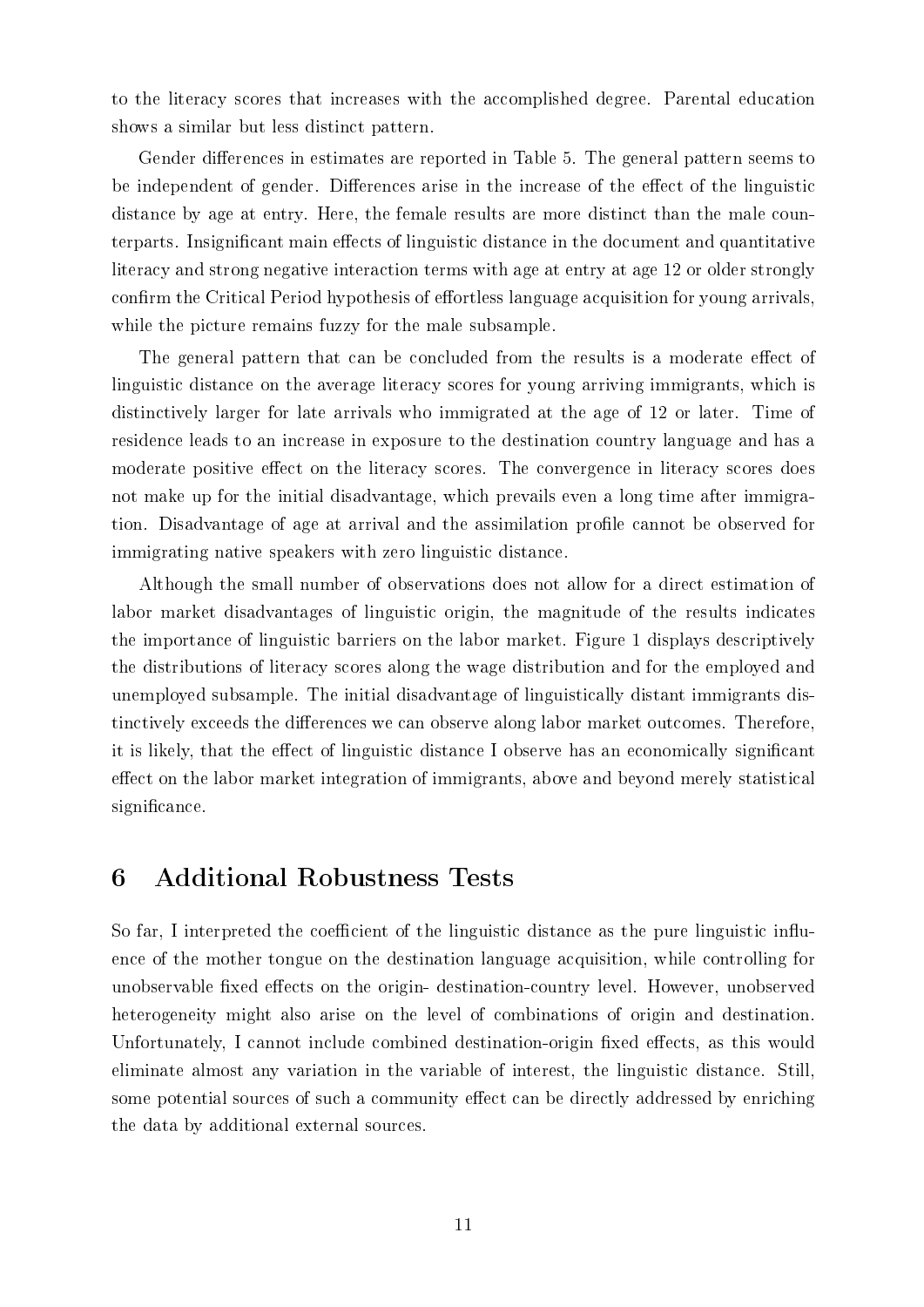Table [6](#page-18-0) reports results of robustness checks that aim at ruling out potential omitted variables on the origin/destination level that could bias my main results. Due to incomplete data availability of some of these variables, the number of observations differs from the main specifications in Table [4.](#page-16-0) Column  $(1)$  reports changes in estimation results when the bilateral migrant stock on the origin/destination level is included. The numbers are provided by the UN Population Division [\(United Nations, Department of Economic](#page-23-2) and Social Affairs 2012). Migrant stocks are related to the language acquisition by am-bigous enclave effects [\(Dustmann and Fabbri 2003,](#page-21-8) [Chiswick and Miller 2002,](#page-20-10) [Cutler et al.](#page-21-9) [2008\)](#page-21-9). Living in a neighbourhood dominated by speakers of the same language family might decrease incentives to acquire skills in the destination language or might provide a supportive environment easing hurdles for integration. As I only observe migrant stocks on the national level, it additionally represents selection patterns by linguistic hurdles as analyzed by [Adsera and Pytlikova](#page-20-7) [\(2012\)](#page-20-7), which are not captured by the already included measures for individual and parental education. Although the migrant stock is positively related to the literacy scores, the results for the linguistic distance measure and the interactions with age at migration and time of residence remain robust.

Language is a major dimension of the culture of a country. Therefore, it is important to note that the concept of linguistic distance is difficult to separate from further cultural dissimilarities between countries. A number of studies has attempted to operationalize the idea of cultural distances between countries, using innovative approaches as the average genetic distance between populations [\(Spolaore and Wacziarg 2009\)](#page-22-10), expert-based opinions on cultural values [\(Hofstede et al. 2010\)](#page-21-10), or even voting behavior in international song contests [\(Kokko and Gustavsson Tingvall 2012\)](#page-22-11). While each of these measures possesses its own advantages and flaws, the major disadvantage is the restriction to small subsets of origin and destination countries. A very generally applicable approach is offered by [Ingle](#page-21-11)[hart and Welzel](#page-21-11) [\(2005,](#page-21-11) [2010\)](#page-22-12), who use differences in answers to the World Value Survey to generate a cultural map of the world's populations using average differences between countries on two cultural dimensions, traditional vs. secular-rational values and survival vs. self-expression. Column (2) summarizes the results of including this measure for cultural difference. The cultural differences are negatively related to the literacy scores. Despite the fact that cultural distance and linguistic distance are negatively correlated by a correlation coefficient of  $r = 0.38$ , the results for the linguistic distance measure remain robust to the inclusion of this proxy of cultural differences. This makes me confident that the estimated effect of linguistic distance does not capture further cultural dissimilarities and indeed shows the effect of linguistic differences.

Finally, immigrants sharing the same origin country might face different degrees of discrimination and/or institutional hurdles when accessing the destination country labor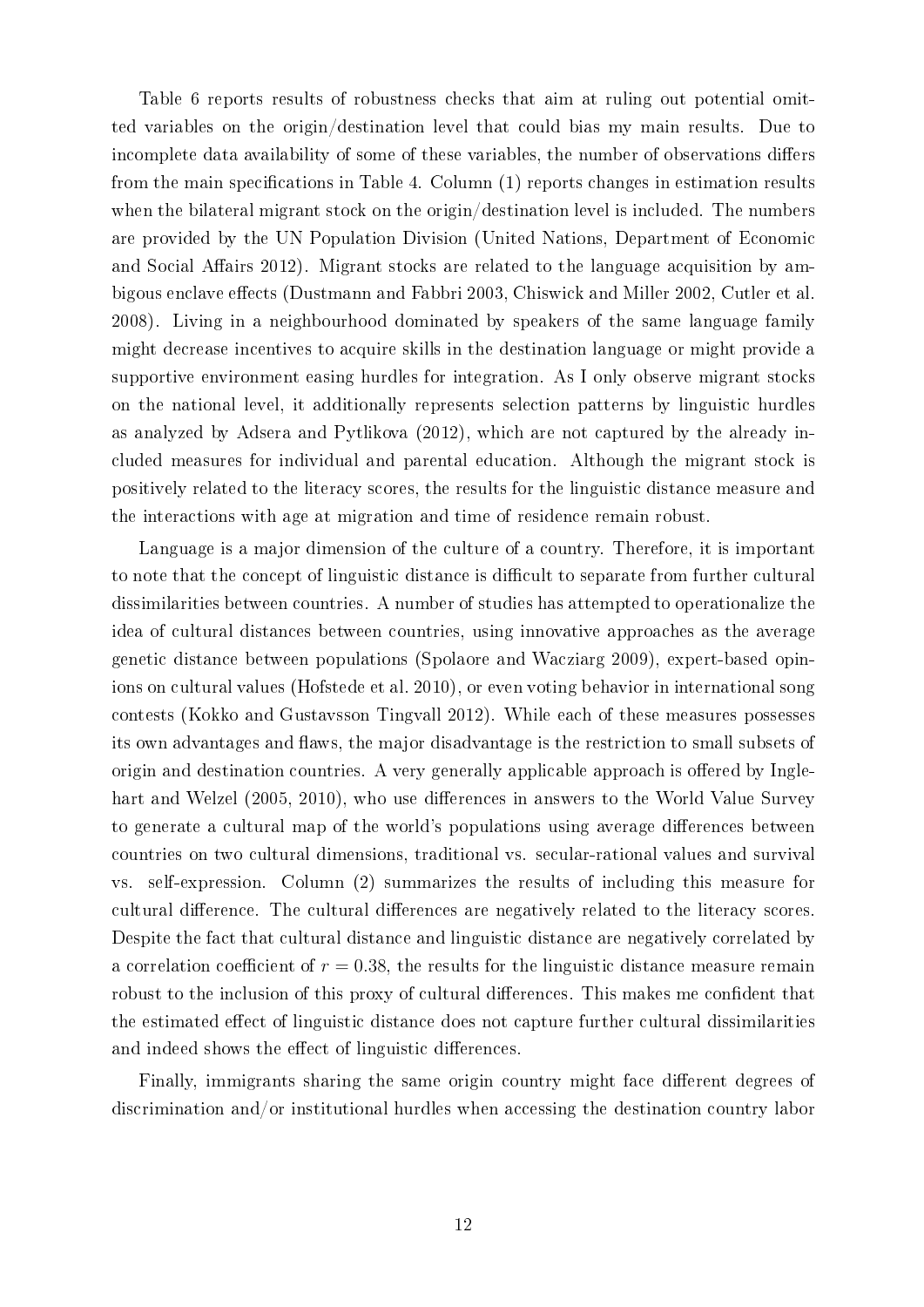market. [Chiswick and Miller](#page-21-12) [\(2012\)](#page-21-12) even use a measure of linguistic distance as a proxy for transferability of human capital. As labor market opportunities act as important incentives in the acquisition of language-related human capital, such correlations between linguistic distance and transferability or discriminational hurdles could bias the results. To control for this potential source of unobserved heterogeneity, column (3) includes controls for labor force particiation and, conditional on being employed, the individual wage. The results confirm a positive relationship between labor market success and literacy scores. The results concerning the linguistic distance remain robust.

In the last column  $(4)$ , the additional regressors enter the specification jointly, again not signifantly affecting the main results on the linguistic distance. Taken together, the robustness checks indicate that omitted variables on the origin/destination level do not bias the main results reported in Table [4.](#page-16-0)

## <span id="page-10-0"></span>7 Conclusion

Insufficient language proficiency is a significant hurdle for the integration and assimilation of immigrants into the labor market of the destination countries. The literacy acquisition in the host country language is crucially influenced by the linguistic origin of an immigrant. Immigrants with a linguistically distant background face distinctively higher costs to reach a sufficient level of command of a language. Against this background, I aim at quantifying the disadvantage of linguistic origin in literacy test scores.

Literacy test scores from the International Adult Literacy Survey are regressed on a novel measure of linguistic distance between the mother tongue and the destination country language of immigrants. The results indicate significant differences in literacy scores among immigrants that can be attributed to their respective linguistic origin. Linguistically distant immigrants face a strong disadvantage in literacy scores that is distinctively larger for late arrivals immigrating at the age of 12 or older. This increasing importance of the linguistic origin by age at arrival confirms the linguistic Critical Period hypothesis. Although I observe a moderate convergence in test scores over time of residence, the disadvantages in literacy scores prevail over a long period after immigration. The differentials in literacy scores by linguistic origin exceed the average difference in literacy scores between the employed and unemployed subpopulations as well as the increase in average literacy scores along the wage distribution. As such, the linguistic origin is expected to have a significant influence on the economic success of immigrants in the host country, as directly estimated by [Isphording and Sinning](#page-22-13) [\(2012\)](#page-22-13) and [Bleakley and Chin](#page-20-11) [\(2004\)](#page-20-11) for the US.

These results broaden the previous evidence on the heterogeneity by linguistic origin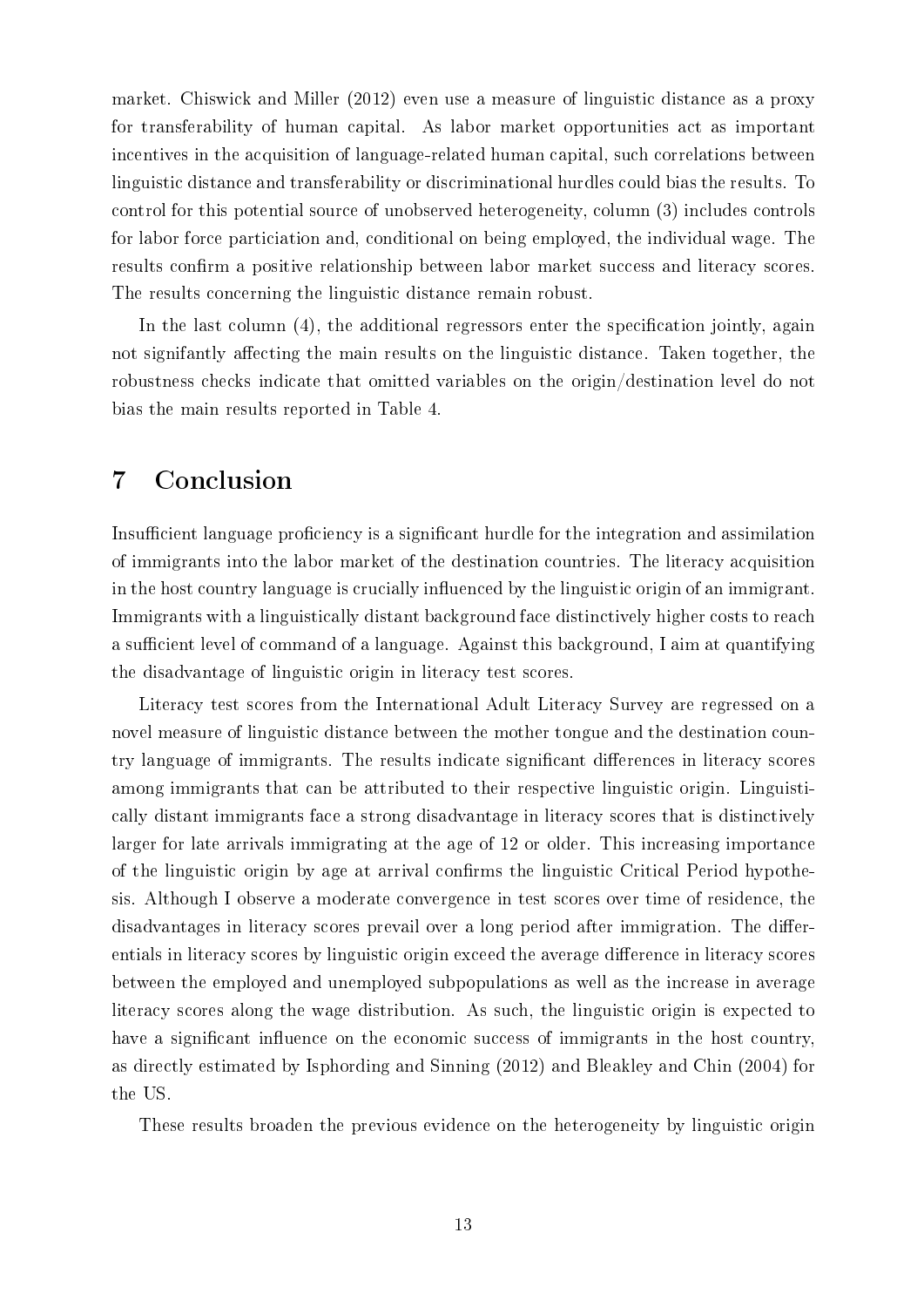using national datasets [\(Chiswick and Miller 1999,](#page-20-2) [Van der Slik 2010,](#page-22-4) [Isphording and](#page-22-6) [Otten 2013\)](#page-22-6) to a cross-national perspective. By using objective measures of literacy, the results confirm the previous findings on the effect of linguistic distance on subjective indicators of language ability and allow for a quantification of the effects. The operationalization of the concept of linguistic distance offers important insights into a previously unobservable source of heterogeneity in the assimilation of immigrants, attributed to the "black box" of cultural barriers and differences [\(Epstein and Gang 2010\)](#page-21-13).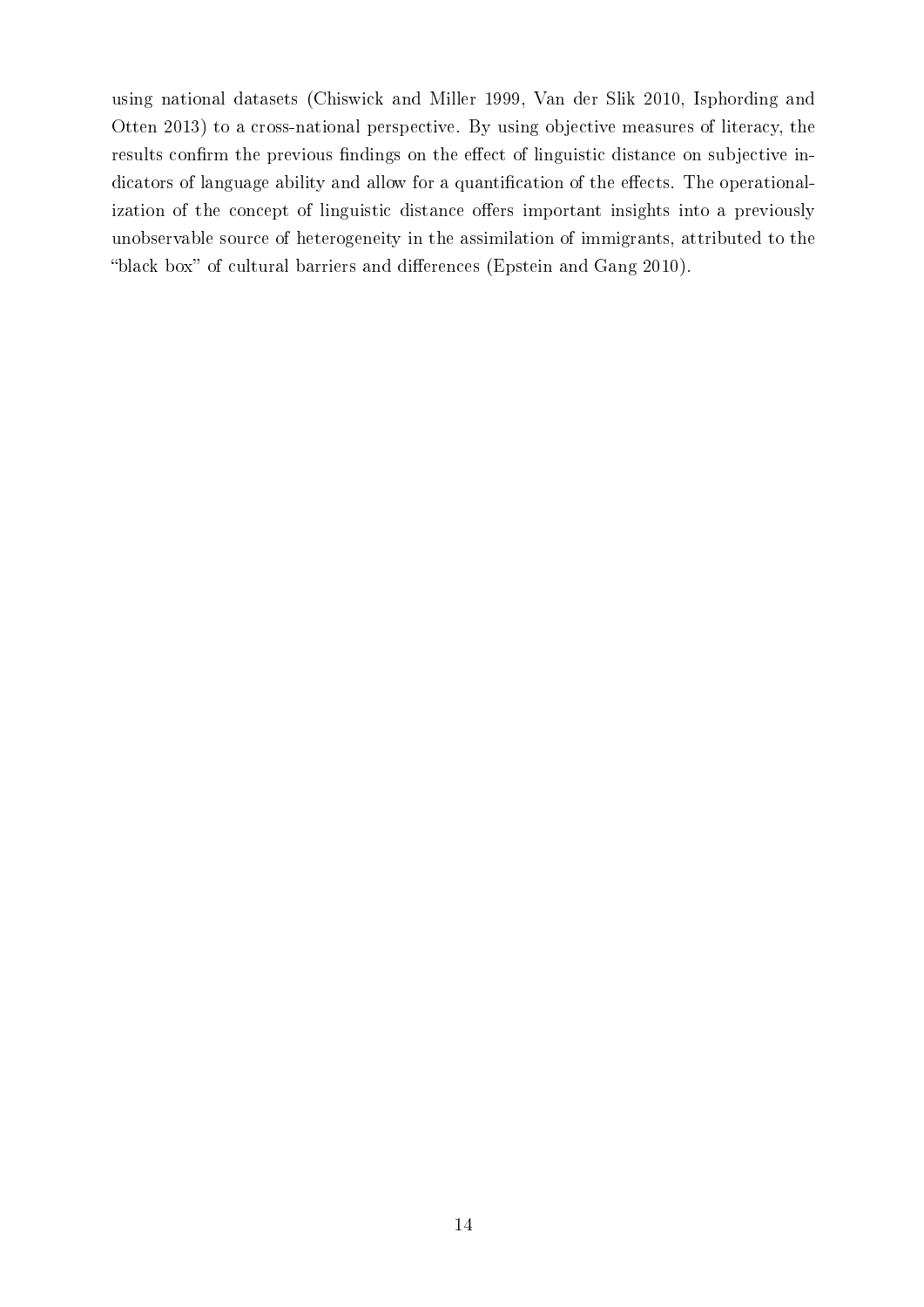# 8 Tables and Figures

Figure 1: Literacy and Labor Market Outcomes (Box-Whisker-Plots)

<span id="page-12-0"></span>

Notes: - Own calculations from IALS data. - Boxes bordered at 25th and 75th percentile, median line indicated at 50th percentile. – Whiskers of 1.5  $\times$  interquartile range.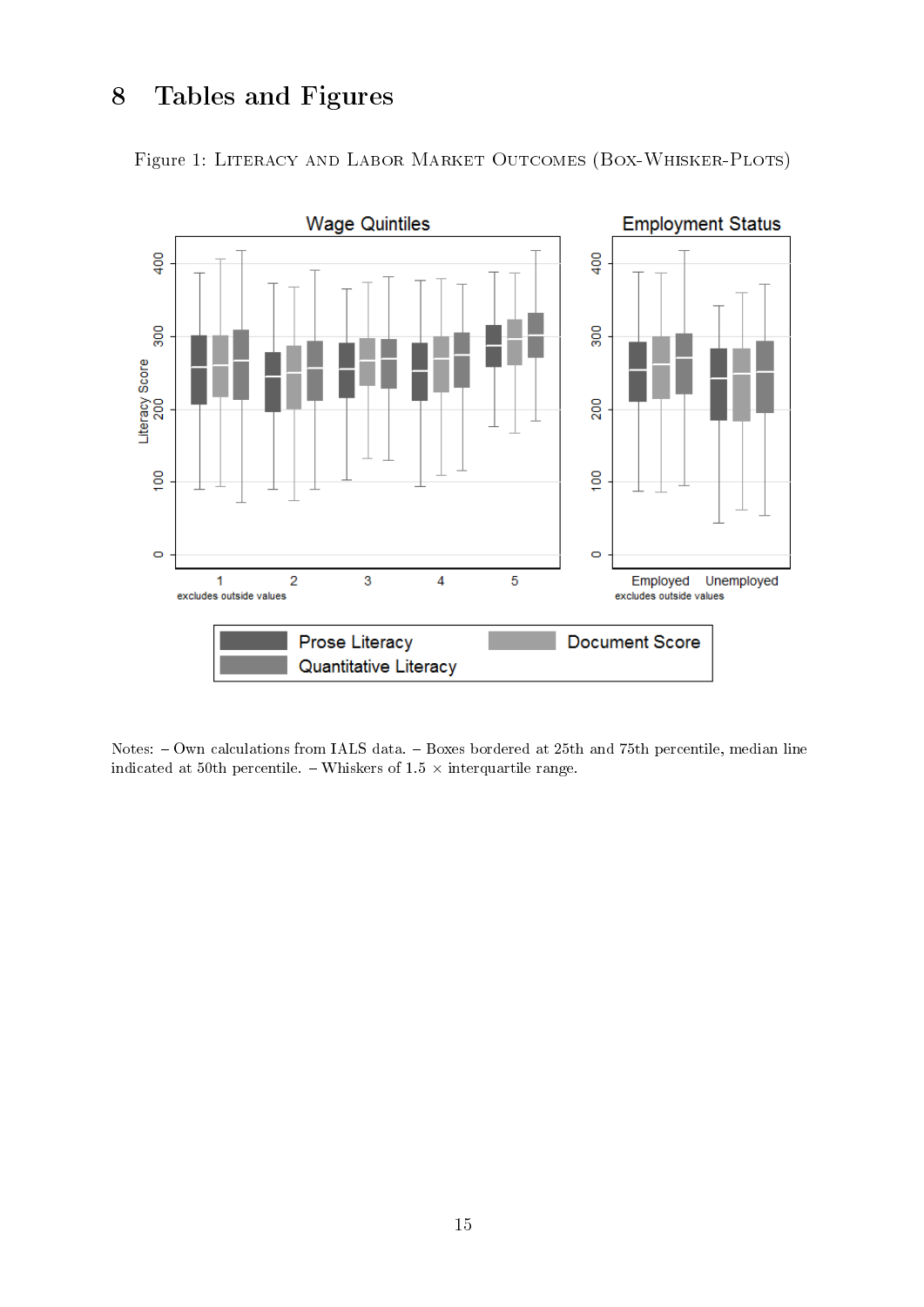|                                                                                                                                 | All                                                              | CH(G)                                                     | CH(F)                                          | CH(I)                                                        | Z     | $\gtrsim$                                                                                                                                                                                                                                                                                                     | GB                                                                                                                                                                                                                                                                                                                                                                                                         |                                                                                    | S.                                                                                                                                                                                                                                                                                                            | S <sub>2</sub>                                                                                                                                                                                                                                                                                       | FIN                                                                                                                                                                                                                                                                                                           | HU                                                                                                                                                                                                                                                                                                                                       |
|---------------------------------------------------------------------------------------------------------------------------------|------------------------------------------------------------------|-----------------------------------------------------------|------------------------------------------------|--------------------------------------------------------------|-------|---------------------------------------------------------------------------------------------------------------------------------------------------------------------------------------------------------------------------------------------------------------------------------------------------------------|------------------------------------------------------------------------------------------------------------------------------------------------------------------------------------------------------------------------------------------------------------------------------------------------------------------------------------------------------------------------------------------------------------|------------------------------------------------------------------------------------|---------------------------------------------------------------------------------------------------------------------------------------------------------------------------------------------------------------------------------------------------------------------------------------------------------------|------------------------------------------------------------------------------------------------------------------------------------------------------------------------------------------------------------------------------------------------------------------------------------------------------|---------------------------------------------------------------------------------------------------------------------------------------------------------------------------------------------------------------------------------------------------------------------------------------------------------------|------------------------------------------------------------------------------------------------------------------------------------------------------------------------------------------------------------------------------------------------------------------------------------------------------------------------------------------|
| Female                                                                                                                          | 0.53                                                             | 0.58                                                      | $0.54\,$                                       | 0.52                                                         |       |                                                                                                                                                                                                                                                                                                               |                                                                                                                                                                                                                                                                                                                                                                                                            |                                                                                    |                                                                                                                                                                                                                                                                                                               |                                                                                                                                                                                                                                                                                                      |                                                                                                                                                                                                                                                                                                               |                                                                                                                                                                                                                                                                                                                                          |
| Age at entry 12 or older                                                                                                        | (0.50)<br>$0.65\,$                                               | $\begin{array}{c} 0.50 \\ 0.93 \end{array}$               | 0.50)<br>0.80                                  | $0.50$<br>0.78                                               |       | $0.56$<br>$0.50$<br>$0.74$                                                                                                                                                                                                                                                                                    |                                                                                                                                                                                                                                                                                                                                                                                                            |                                                                                    | $\begin{array}{c} 0.53 \\ 0.50 \\ 0.65 \end{array}$                                                                                                                                                                                                                                                           | $\begin{array}{c} 0.58 \\ 0.50 \\ 0.44 \end{array}$                                                                                                                                                                                                                                                  | $\frac{0.50}{0.60}$                                                                                                                                                                                                                                                                                           |                                                                                                                                                                                                                                                                                                                                          |
| Born before 1940                                                                                                                | $(8^{+0.0}$<br>0.12                                              | 0.26)<br>0.33                                             | 0.40)<br>0.20                                  |                                                              |       |                                                                                                                                                                                                                                                                                                               |                                                                                                                                                                                                                                                                                                                                                                                                            |                                                                                    |                                                                                                                                                                                                                                                                                                               |                                                                                                                                                                                                                                                                                                      |                                                                                                                                                                                                                                                                                                               |                                                                                                                                                                                                                                                                                                                                          |
|                                                                                                                                 | 0.33)                                                            | (147)                                                     | 0.40)                                          |                                                              |       |                                                                                                                                                                                                                                                                                                               |                                                                                                                                                                                                                                                                                                                                                                                                            |                                                                                    |                                                                                                                                                                                                                                                                                                               |                                                                                                                                                                                                                                                                                                      |                                                                                                                                                                                                                                                                                                               |                                                                                                                                                                                                                                                                                                                                          |
| Born 1940-49                                                                                                                    | 0.17                                                             | (6.39)<br>0.19                                            | (0.42)<br>0.23                                 |                                                              |       |                                                                                                                                                                                                                                                                                                               |                                                                                                                                                                                                                                                                                                                                                                                                            |                                                                                    |                                                                                                                                                                                                                                                                                                               |                                                                                                                                                                                                                                                                                                      |                                                                                                                                                                                                                                                                                                               |                                                                                                                                                                                                                                                                                                                                          |
| Born 1950-59                                                                                                                    | $\begin{array}{c} 0.38 \\ 0.22 \end{array}$                      | 0.17                                                      | 0.22                                           |                                                              |       |                                                                                                                                                                                                                                                                                                               |                                                                                                                                                                                                                                                                                                                                                                                                            |                                                                                    |                                                                                                                                                                                                                                                                                                               |                                                                                                                                                                                                                                                                                                      |                                                                                                                                                                                                                                                                                                               |                                                                                                                                                                                                                                                                                                                                          |
|                                                                                                                                 | (0.42)                                                           | $\frac{0.38}{0.24}$                                       | (0.41)                                         |                                                              |       |                                                                                                                                                                                                                                                                                                               |                                                                                                                                                                                                                                                                                                                                                                                                            |                                                                                    |                                                                                                                                                                                                                                                                                                               |                                                                                                                                                                                                                                                                                                      |                                                                                                                                                                                                                                                                                                               |                                                                                                                                                                                                                                                                                                                                          |
| Born 1960-69                                                                                                                    | 0.30                                                             |                                                           | 0.42)<br>0.22                                  |                                                              |       |                                                                                                                                                                                                                                                                                                               |                                                                                                                                                                                                                                                                                                                                                                                                            |                                                                                    |                                                                                                                                                                                                                                                                                                               |                                                                                                                                                                                                                                                                                                      |                                                                                                                                                                                                                                                                                                               |                                                                                                                                                                                                                                                                                                                                          |
| Born 1970-84                                                                                                                    |                                                                  | (6.43)                                                    | $\overline{0.13}$                              |                                                              |       |                                                                                                                                                                                                                                                                                                               |                                                                                                                                                                                                                                                                                                                                                                                                            |                                                                                    |                                                                                                                                                                                                                                                                                                               |                                                                                                                                                                                                                                                                                                      |                                                                                                                                                                                                                                                                                                               |                                                                                                                                                                                                                                                                                                                                          |
| Years since migration                                                                                                           | $\begin{array}{c} (0.46) \\ 0.18 \\ (0.39) \\ 21.98 \end{array}$ | (1.25)<br>23.43                                           | $\begin{array}{c} (0.34) \\ 21.27 \end{array}$ |                                                              |       | $\begin{array}{l} 0.41 \\ 0.53 \\ 0.63 \\ 0.71 \\ 0.83 \\ 0.42 \\ 0.84 \\ 0.43 \\ 0.45 \\ 0.45 \\ 0.47 \\ 0.47 \\ 0.49 \\ 0.49 \\ 0.41 \\ 0.42 \\ 0.43 \\ 0.45 \\ 0.47 \\ 0.49 \\ 0.47 \\ 0.49 \\ 0.49 \\ 0.40 \\ 0.40 \\ 0.40 \\ 0.40 \\ 0.40 \\ 0.40 \\ 0.40 \\ 0.40 \\ 0.40 \\ 0.40 \\ 0.40 \\ 0.40 \\ 0.$ | $\begin{array}{l} 3.6 \\ 0.6 \\ 0.6 \\ 0.6 \\ \end{array} \begin{array}{l} 6.6 \\ 0.7 \\ 0.7 \\ 0.7 \\ \end{array} \begin{array}{l} 6.6 \\ 0.7 \\ 0.7 \\ 0.7 \\ 0.7 \\ \end{array} \end{array} \begin{array}{l} 6.6 \\ 0.7 \\ 0.7 \\ 0.7 \\ 0.7 \\ \end{array} \begin{array}{l} 6.6 \\ 0.7 \\ 0.7 \\ 0.7 \\ \end{array} \begin{array}{l} 6.6 \\ 0.7 \\ 0.7 \\ 0.7 \\ \end{array} \begin{array}{l} 6.6 \\ $ |                                                                                    | $\begin{array}{l} 0.48 \\ 0.69 \\ 0.61 \\ 0.62 \\ 0.63 \\ 0.64 \\ 0.65 \\ 0.66 \\ 0.67 \\ 0.67 \\ 0.67 \\ 0.67 \\ 0.67 \\ 0.68 \\ 0.69 \\ 0.69 \\ 0.60 \\ 0.60 \\ 0.60 \\ 0.60 \\ 0.60 \\ 0.60 \\ 0.60 \\ 0.60 \\ 0.60 \\ 0.60 \\ 0.60 \\ 0.60 \\ 0.60 \\ 0.60 \\ 0.60 \\ 0.60 \\ 0.60 \\ 0.60 \\ 0.60 \\ 0.$ | $\begin{array}{l} (5.50)\\ (0.30)\\ (0.30)\\ (0.41)\\ (0.52)\\ (0.41)\\ (0.42)\\ (0.43)\\ (0.44)\\ (0.45)\\ (0.45)\\ (0.46)\\ (0.47)\\ (0.48)\\ (0.49)\\ (0.41)\\ (0.42)\\ (0.43)\\ (0.44)\\ (0.45)\\ (0.47)\\ (0.48)\\ (0.49)\\ (0.41)\\ (0.42)\\ (0.43)\\ (0.44)\\ (0.45)\\ (0.47)\\ (0.48)\\ (0.$ | $\begin{array}{l} 0.49 \\ 0.01 \\ 0.02 \\ 0.03 \\ 0.04 \\ 0.05 \\ 0.05 \\ 0.07 \\ 0.07 \\ 0.08 \\ 0.04 \\ 0.05 \\ 0.06 \\ 0.07 \\ 0.07 \\ 0.07 \\ 0.07 \\ 0.07 \\ 0.07 \\ 0.07 \\ 0.07 \\ 0.07 \\ 0.07 \\ 0.07 \\ 0.07 \\ 0.07 \\ 0.07 \\ 0.07 \\ 0.07 \\ 0.07 \\ 0.07 \\ 0.07 \\ 0.07 \\ 0.07 \\ 0.07 \\ 0.$ | $\begin{array}{l} 59 \\[-4.0ex] -0.5 \\[-4.0ex] -0.5 \\[-4.0ex] -0.5 \\[-4.0ex] -0.5 \\[-4.0ex] -0.5 \\[-4.0ex] -0.5 \\[-4.0ex] -0.5 \\[-4.0ex] -0.5 \\[-4.0ex] -0.5 \\[-4.0ex] -0.5 \\[-4.0ex] -0.5 \\[-4.0ex] -0.5 \\[-4.0ex] -0.5 \\[-4.0ex] -0.5 \\[-4.0ex] -0.5 \\[-4.0ex] -0.5 \\[-4.0ex] -0.5 \\[-4.0ex] -0.5 \\[-4.0ex] -0.5 \\$ |
|                                                                                                                                 | 12.86)                                                           | 13.28)                                                    | 12.74)                                         |                                                              |       |                                                                                                                                                                                                                                                                                                               |                                                                                                                                                                                                                                                                                                                                                                                                            |                                                                                    |                                                                                                                                                                                                                                                                                                               |                                                                                                                                                                                                                                                                                                      |                                                                                                                                                                                                                                                                                                               |                                                                                                                                                                                                                                                                                                                                          |
| No Schooling                                                                                                                    | 0.02                                                             | 0.00                                                      | 0.00                                           |                                                              |       |                                                                                                                                                                                                                                                                                                               |                                                                                                                                                                                                                                                                                                                                                                                                            |                                                                                    |                                                                                                                                                                                                                                                                                                               |                                                                                                                                                                                                                                                                                                      |                                                                                                                                                                                                                                                                                                               |                                                                                                                                                                                                                                                                                                                                          |
| <b>ISCED</b>                                                                                                                    | (0.13)                                                           | (0.00)<br>0.17                                            | (0.00)<br>0.29                                 |                                                              |       |                                                                                                                                                                                                                                                                                                               |                                                                                                                                                                                                                                                                                                                                                                                                            |                                                                                    |                                                                                                                                                                                                                                                                                                               |                                                                                                                                                                                                                                                                                                      |                                                                                                                                                                                                                                                                                                               |                                                                                                                                                                                                                                                                                                                                          |
|                                                                                                                                 | (0.33)                                                           |                                                           |                                                |                                                              |       |                                                                                                                                                                                                                                                                                                               |                                                                                                                                                                                                                                                                                                                                                                                                            |                                                                                    |                                                                                                                                                                                                                                                                                                               |                                                                                                                                                                                                                                                                                                      |                                                                                                                                                                                                                                                                                                               |                                                                                                                                                                                                                                                                                                                                          |
| <b>ISCED</b>                                                                                                                    | 0.32                                                             | $\begin{array}{c} \left( 0.38\right) \\ 0.24 \end{array}$ | $(0.45)$<br>0.19                               |                                                              |       |                                                                                                                                                                                                                                                                                                               |                                                                                                                                                                                                                                                                                                                                                                                                            |                                                                                    |                                                                                                                                                                                                                                                                                                               |                                                                                                                                                                                                                                                                                                      |                                                                                                                                                                                                                                                                                                               |                                                                                                                                                                                                                                                                                                                                          |
|                                                                                                                                 | (25.0                                                            | (64.3)                                                    | $\begin{array}{c} 0.39 \\ 0.33 \end{array}$    |                                                              |       |                                                                                                                                                                                                                                                                                                               |                                                                                                                                                                                                                                                                                                                                                                                                            |                                                                                    |                                                                                                                                                                                                                                                                                                               |                                                                                                                                                                                                                                                                                                      |                                                                                                                                                                                                                                                                                                               |                                                                                                                                                                                                                                                                                                                                          |
| S<br><b>ISCED</b>                                                                                                               | 0.32                                                             | 0.44                                                      |                                                |                                                              |       |                                                                                                                                                                                                                                                                                                               |                                                                                                                                                                                                                                                                                                                                                                                                            |                                                                                    |                                                                                                                                                                                                                                                                                                               |                                                                                                                                                                                                                                                                                                      |                                                                                                                                                                                                                                                                                                               |                                                                                                                                                                                                                                                                                                                                          |
| Ю<br><b>ISCED</b>                                                                                                               | (147)<br>0.05                                                    | (0.50)                                                    | 0.47)<br>0.09                                  |                                                              |       |                                                                                                                                                                                                                                                                                                               |                                                                                                                                                                                                                                                                                                                                                                                                            |                                                                                    |                                                                                                                                                                                                                                                                                                               |                                                                                                                                                                                                                                                                                                      |                                                                                                                                                                                                                                                                                                               |                                                                                                                                                                                                                                                                                                                                          |
|                                                                                                                                 | ( 0.22)                                                          |                                                           | (0.28)                                         |                                                              |       |                                                                                                                                                                                                                                                                                                               |                                                                                                                                                                                                                                                                                                                                                                                                            |                                                                                    |                                                                                                                                                                                                                                                                                                               |                                                                                                                                                                                                                                                                                                      |                                                                                                                                                                                                                                                                                                               |                                                                                                                                                                                                                                                                                                                                          |
| ISCED 6/7                                                                                                                       | 0.16                                                             | $\begin{pmatrix} 0.08 \\ 0.27 \end{pmatrix}$              | $\overline{11}$                                |                                                              |       |                                                                                                                                                                                                                                                                                                               |                                                                                                                                                                                                                                                                                                                                                                                                            |                                                                                    |                                                                                                                                                                                                                                                                                                               |                                                                                                                                                                                                                                                                                                      |                                                                                                                                                                                                                                                                                                               |                                                                                                                                                                                                                                                                                                                                          |
|                                                                                                                                 | (0.37)                                                           | (0.25)                                                    | (0.31)                                         |                                                              |       |                                                                                                                                                                                                                                                                                                               |                                                                                                                                                                                                                                                                                                                                                                                                            |                                                                                    |                                                                                                                                                                                                                                                                                                               |                                                                                                                                                                                                                                                                                                      |                                                                                                                                                                                                                                                                                                               |                                                                                                                                                                                                                                                                                                                                          |
| Linguistic Distance                                                                                                             | 44.25)<br>41.36                                                  | 45.73)<br>46.45                                           | 36.93)<br>53.07                                |                                                              |       |                                                                                                                                                                                                                                                                                                               |                                                                                                                                                                                                                                                                                                                                                                                                            |                                                                                    |                                                                                                                                                                                                                                                                                                               |                                                                                                                                                                                                                                                                                                      |                                                                                                                                                                                                                                                                                                               |                                                                                                                                                                                                                                                                                                                                          |
| Distance between capitals                                                                                                       | 3763.24                                                          | 819.15                                                    | 938.69                                         | $\begin{array}{c} (37.86) \\ 1224.08 \\ 1843.50 \end{array}$ |       |                                                                                                                                                                                                                                                                                                               |                                                                                                                                                                                                                                                                                                                                                                                                            | $\frac{(38.55)}{2376.89}$                                                          |                                                                                                                                                                                                                                                                                                               |                                                                                                                                                                                                                                                                                                      | $\begin{array}{c} (46.16) \\ 1460.44 \\ 2446.70) \end{array}$                                                                                                                                                                                                                                                 |                                                                                                                                                                                                                                                                                                                                          |
|                                                                                                                                 | 4272.56)                                                         | 298.59)                                                   | 469.33                                         |                                                              |       |                                                                                                                                                                                                                                                                                                               | 4244.19                                                                                                                                                                                                                                                                                                                                                                                                    | 2945.99                                                                            | $\frac{1633.83}{212.12}$                                                                                                                                                                                                                                                                                      |                                                                                                                                                                                                                                                                                                      |                                                                                                                                                                                                                                                                                                               |                                                                                                                                                                                                                                                                                                                                          |
| Prose Literacy                                                                                                                  | 245.83                                                           | 212.66                                                    | 237.05                                         | 230.50                                                       |       |                                                                                                                                                                                                                                                                                                               | 246.77                                                                                                                                                                                                                                                                                                                                                                                                     | 250.26                                                                             |                                                                                                                                                                                                                                                                                                               |                                                                                                                                                                                                                                                                                                      | $\frac{267.57}{84.02}$                                                                                                                                                                                                                                                                                        |                                                                                                                                                                                                                                                                                                                                          |
|                                                                                                                                 | 72.99)                                                           | 75.04)                                                    | (01.70)                                        | $\binom{57.18}{236.84}$                                      |       | $\frac{59.77}{266.49}$                                                                                                                                                                                                                                                                                        |                                                                                                                                                                                                                                                                                                                                                                                                            |                                                                                    |                                                                                                                                                                                                                                                                                                               |                                                                                                                                                                                                                                                                                                      |                                                                                                                                                                                                                                                                                                               |                                                                                                                                                                                                                                                                                                                                          |
| Document Score                                                                                                                  | 246.62                                                           | 215.08                                                    | 252.36                                         |                                                              |       |                                                                                                                                                                                                                                                                                                               |                                                                                                                                                                                                                                                                                                                                                                                                            |                                                                                    |                                                                                                                                                                                                                                                                                                               |                                                                                                                                                                                                                                                                                                      | 268.11                                                                                                                                                                                                                                                                                                        |                                                                                                                                                                                                                                                                                                                                          |
| Quantitative Literacy                                                                                                           | 78.24)<br>253.23                                                 | 84.09)<br>235.56                                          | 63.03)<br>259.35                               | 60.49)<br>238.51                                             |       | $\begin{array}{c} (60.61) \\ 270.32 \end{array}$                                                                                                                                                                                                                                                              | $(85.69)$<br>$246.38$<br>$(92.67)$<br>$252.80$<br>$(89.19)$                                                                                                                                                                                                                                                                                                                                                | $\begin{array}{c} (53.28) \\ 247.81 \\ (56.86) \\ (55.361) \\ (57.74) \end{array}$ | $\begin{array}{c} (61.43) \\ 209.27 \\ (66.81) \\ 221.78 \\ (66.3) \end{array}$                                                                                                                                                                                                                               | $\begin{array}{c} 57.23 \\ 265.93 \\ 67.55 \\ 273.06 \\ 273.06 \end{array}$                                                                                                                                                                                                                          | $76.14)$                                                                                                                                                                                                                                                                                                      |                                                                                                                                                                                                                                                                                                                                          |
|                                                                                                                                 | 75.93                                                            | 77.20)                                                    | 64.63                                          | 63.14                                                        |       | 61.98)                                                                                                                                                                                                                                                                                                        |                                                                                                                                                                                                                                                                                                                                                                                                            |                                                                                    |                                                                                                                                                                                                                                                                                                               |                                                                                                                                                                                                                                                                                                      | $\frac{263.57}{72.86}$                                                                                                                                                                                                                                                                                        | 70.68)                                                                                                                                                                                                                                                                                                                                   |
| Observations                                                                                                                    | 1521                                                             | 120                                                       | 220                                            | 324                                                          | 88    | 140                                                                                                                                                                                                                                                                                                           | 140                                                                                                                                                                                                                                                                                                                                                                                                        | $\%$                                                                               | 282                                                                                                                                                                                                                                                                                                           | 36                                                                                                                                                                                                                                                                                                   | 69                                                                                                                                                                                                                                                                                                            | 26                                                                                                                                                                                                                                                                                                                                       |
| $-$ Weighted means and standard deviations (in parant<br>Netherlands, SW: Sweden, GB: Great Britain, I: Italy, SL: Sl<br>Notes: |                                                                  |                                                           | heses,                                         | $by\ country$<br>ovenia,                                     | CH(G) | CZ: Czech Republic, FIN: Finland,<br>Switzerland                                                                                                                                                                                                                                                              | HU: Hungary<br>German),                                                                                                                                                                                                                                                                                                                                                                                    |                                                                                    | $CH(F)$ : Switzerland (French), $CH(I)$ : Switzerland (Italian), N:                                                                                                                                                                                                                                           |                                                                                                                                                                                                                                                                                                      |                                                                                                                                                                                                                                                                                                               |                                                                                                                                                                                                                                                                                                                                          |

<span id="page-13-0"></span>Table 1: DESCRIPTIVES Table 1: Descriptives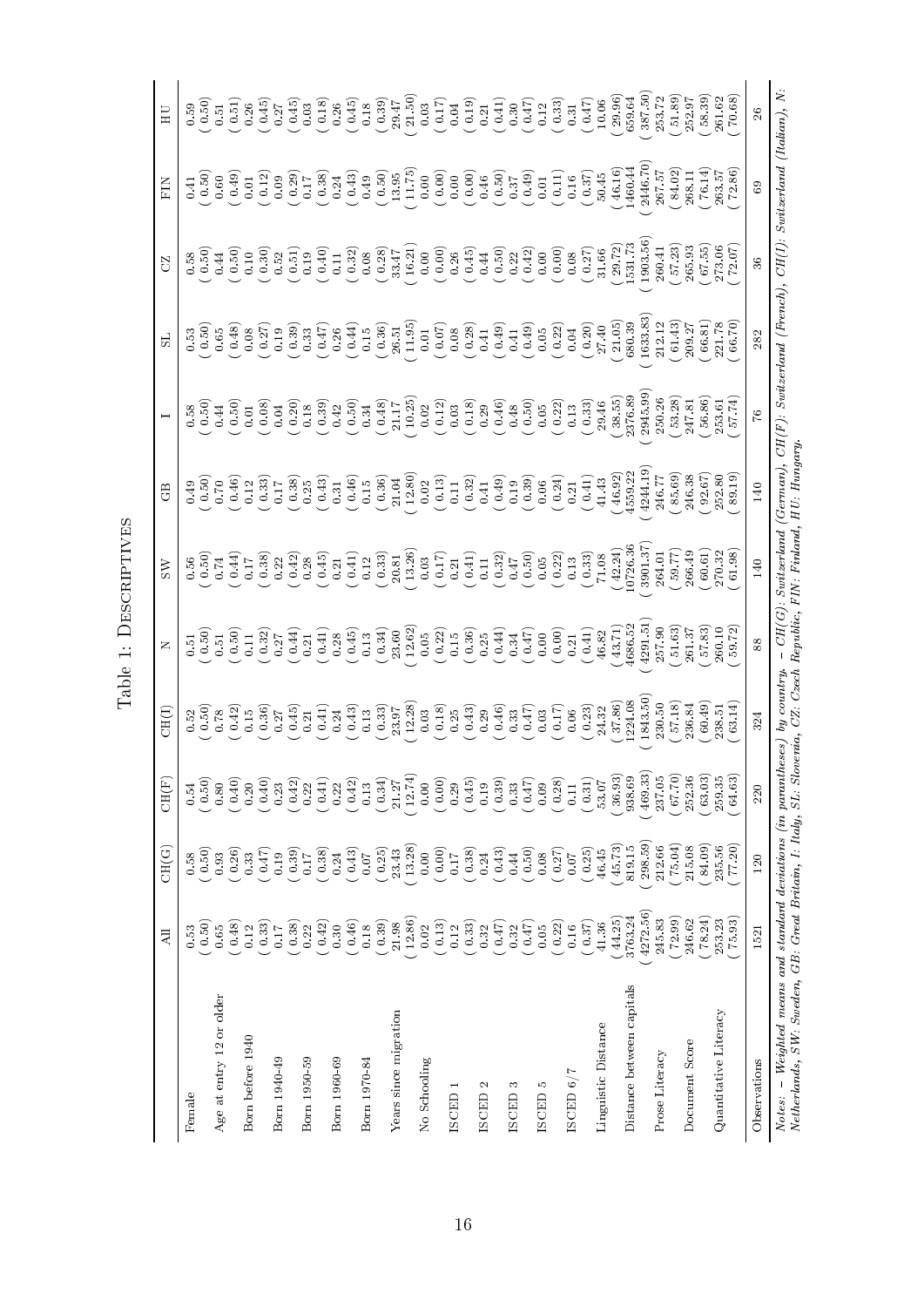| Word     | Spanish               | English | Distance |
|----------|-----------------------|---------|----------|
| you      | tи                    | уu      | 1        |
| not      | $n_{0}$               | nat     | 2        |
| Person   | persona               | pers3n  | 2        |
| Night    | noCe                  | nEit    | 3        |
| Mountain | $\n  m \n  onta 5a\n$ | maunt3n | 5        |

<span id="page-14-0"></span>Table 2: Linguistic Distance: Computational Examples

Source: Brown (2008).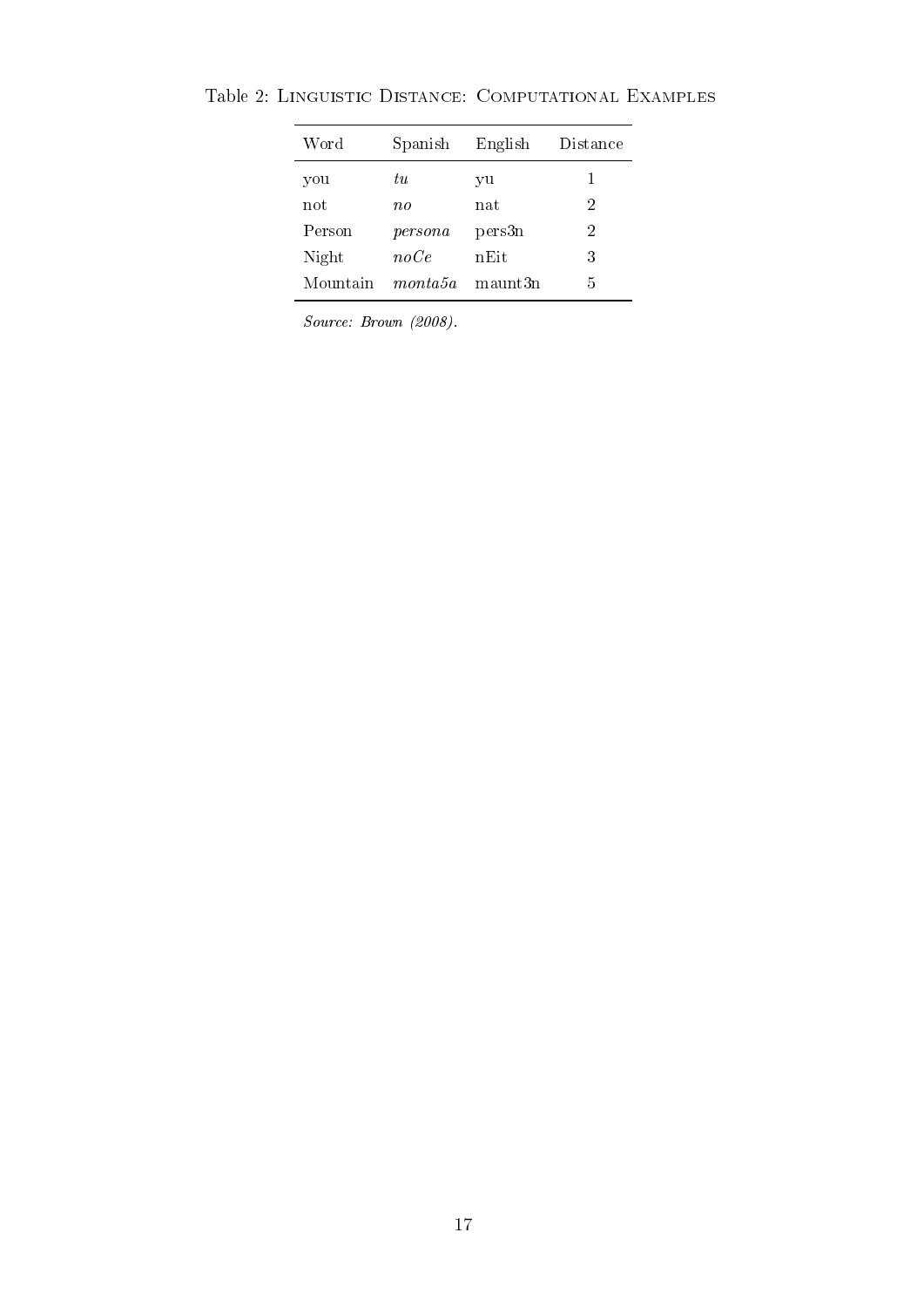<span id="page-15-0"></span>

|            |          | English         |                 |                | German          |                 |          |  |
|------------|----------|-----------------|-----------------|----------------|-----------------|-----------------|----------|--|
| Closest    |          | <b>Furthest</b> |                 | Closest        |                 | <b>Furthest</b> |          |  |
| Language   | Distance | Language        | <i>Distance</i> | Language       | <i>Distance</i> | Language        | Distance |  |
| $D$ utch   | 63.22    | Tamil           | 100.81          | Swiss-German   | 48.34           | <b>Tamil</b>    | 100.2    |  |
| Norwegian  | 64.12    | Turkish         | 101.04          | Dutch          | 51.50           | Hebrew          | 100.39   |  |
| Swedish    | 64.40    | Finnish         | 102.27          | Norwegian      | 64.92           | Indonesian      | 101.75   |  |
| Danish     | 69.63    | Somalian        | 103.03          | Swedish        | 66.56           | Malay           | 101.75   |  |
| German     | 72.21    | Vietnamese      | 104.06          | Danish         | 66.96           | Korean          | 104.3    |  |
| French     |          |                 | Czech           |                |                 |                 |          |  |
| Closest    |          | <b>Furthest</b> |                 | Closest        |                 | <b>Furthest</b> |          |  |
| Language   | Distance | Language        | Distance        | Language       | Distance        | Language        | Distance |  |
| Catalano   | 71.6     | <b>Irish</b>    | 100.22          | Slovak         | 32.59           | Hebrew          | 99.55    |  |
| Italian    | 73.89    | Hungarian       | 100.65          | Croatian       | 43.74           | Vietnamese      | 99.72    |  |
| Portuguese | 74.36    | Vietnamese      | 101.81          | Serbian        | 43.74           | Korean          | 99.85    |  |
| Romanian   | 74 39    | Japanese        | 101.94          | Serbo-croatian | 43.95           | Chinese         | 101.12   |  |
| Friulano   | 74.54    | Korean          | 102.74          | Polish         | 44.93           | Japanese        | 101.76   |  |

Table 3: Closest and Furthest Languages

 $Notes: - Source: Own calculations using programs for calculating ASJP distance matrices (Version 2.1),$ see [http: // email. eva. mpg. de/ ~wichmann/ software. htm](http://email.eva.mpg.de/~wichmann/software.htm) .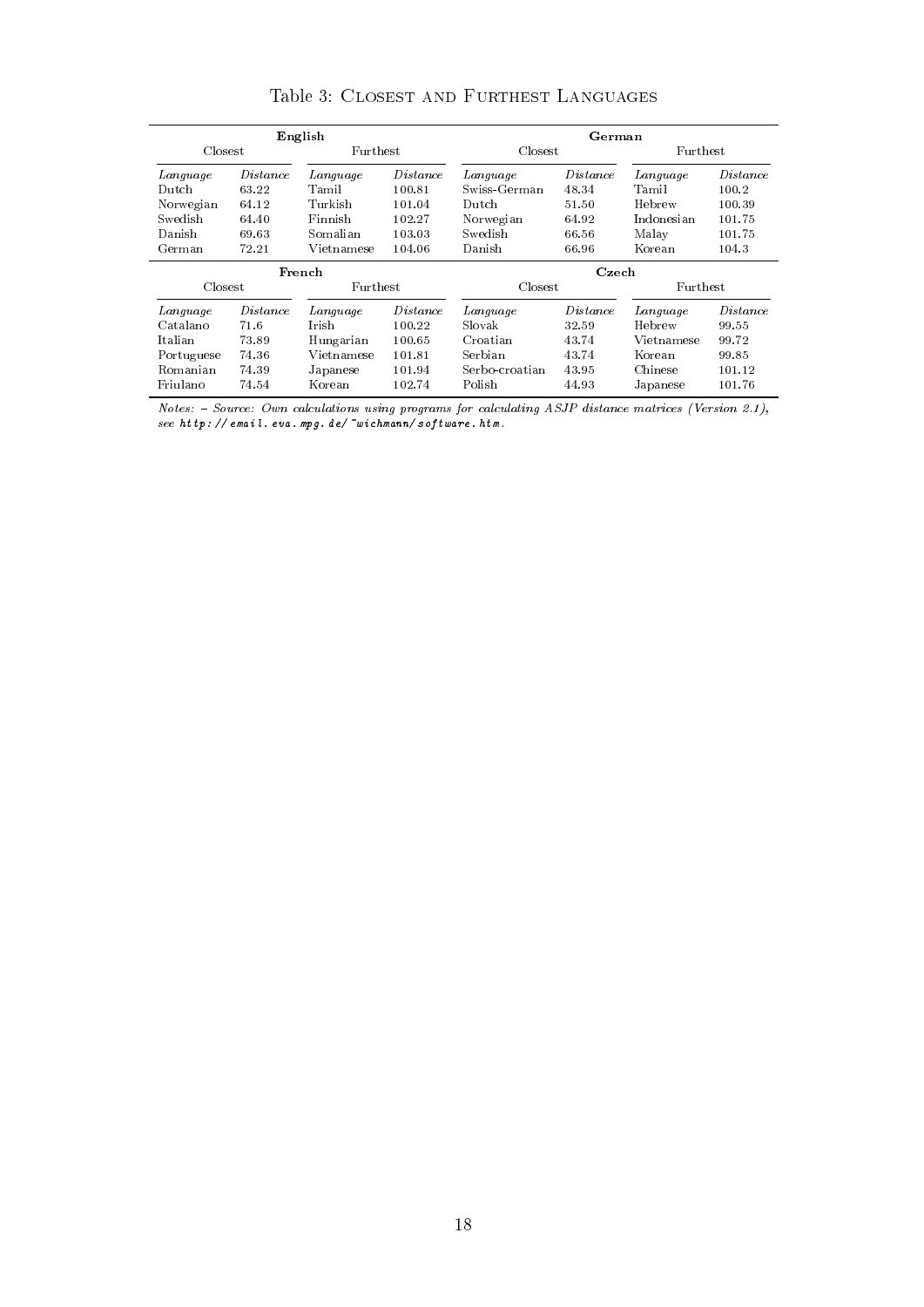<span id="page-16-0"></span>

|                                               | Prose              | Document          | Quantitative       |
|-----------------------------------------------|--------------------|-------------------|--------------------|
| Linguistic Distance                           | $-0.328**$         | $-0.128$          | $-0.247*$          |
|                                               | (0.09)             | (0.10)            | (0.11)             |
| Ling. Dist. $\times$ Age at entry 12 or older | $-0.446***$        | $-0.518***$       | $-0.413***$        |
|                                               | (0.06)             | (0.07)            | (0.08)             |
| Ling. Dist. $\times$ years since migration    | $0.013***$         | $0.008**$         | $0.011***$         |
|                                               | (0.00)             | (0.00)            | (0.00)             |
| Age at entry 12 or older                      | 0.397              | $7.211^{\dagger}$ | $9.333*$           |
|                                               | (4.15)             | (3.68)            | (3.79)             |
| Years since migration                         | $-0.333$           | 0.054             | 0.106              |
|                                               | (0.22)             | (0.22)            | (0.22)             |
| Female                                        | 2.686              | $-8.694**$        | $-17.621***$       |
|                                               | (2.21)             | (2.49)            | (2.74)             |
| Born 1940-49                                  | $30.436***$        | 32.123***         | 25.491***          |
|                                               | (5.40)             | (5.93)            | (5.44)             |
| Born 1950-59                                  | $37.270***$        | $45.309***$       | 40.902***          |
|                                               | (5.25)             | (5.67)            | (5.37)             |
| Born 1960-69                                  | $35.115***$        | $39.948***$       | 36.678***          |
|                                               | (6.75)             | (7.34)            | (7.15)             |
| Born 1970-84                                  | 50.196***          | $54.610***$       | 42.278***          |
|                                               | (8.45)             | (8.81)            | (8.51)             |
| ISCED 2                                       | 26.925***          | $26.830***$       | 22.465***          |
|                                               | (3.48)             | (3.81)            | (3.94)             |
| ISCED <sub>3</sub>                            | 52.008***          | 57.721***         | 58.877***          |
|                                               | (3.50)             | (3.82)            | (3.89)             |
| ISCED 5                                       | 68.633***          | 65.066***         | 65.026***          |
|                                               | (4.28)             | (4.71)            | (5.05)             |
| ISCED $6/7$                                   | 78.334***          | $75.788***$       | 76.834***          |
|                                               | (3.43)             | (3.73)            | (3.92)             |
| Parents: ISCED 1                              | $11.804^{\dagger}$ | $10.320\,$        | $11.091^{\dagger}$ |
|                                               | (5.82)             | (6.17)            | (6.06)             |
| Parents: ISCED 2                              | 5.980              | 5.963             | 7.634              |
|                                               | (6.10)             | (6.48)            | (6.10)             |
| Parents: ISCED 3                              | $13.444^{\dagger}$ | 12.657            | 17.285*            |
|                                               | (6.88)             | (7.60)            | (7.55)             |
| Parents: ISCED 5                              | $12.467^{\dagger}$ | $16.517*$         | 10.961             |
|                                               | (6.94)             | (7.31)            | (7.08)             |
| Parents: ISCED 6/7                            | 5.664              | $-0.679$          | $-0.711$           |
|                                               | (6.15)             | (6.72)            | (6.64)             |
| Distance between capitals                     | $-0.007$           | $-0.008$          | $-0.010*$          |
|                                               | (0.01)             | (0.00)            | (0.00)             |
| Destination-fixed effects                     | yes                | yes               | yes                |
| Origin-fixed effects                          | yes                | yes               | yes                |
| $\mathbf{R}^2$                                |                    |                   |                    |
| N                                             | 0.602<br>1521      | 0.589<br>1521     | 0.569<br>1521      |
|                                               |                    |                   |                    |

Table 4: Literacy and Linguistic Origin

 $Notes: - Significant at: **0.1\% level; **1\% level; *5\% level; \dagger 10\% level. -$ Standard errors in parantheses, computed using replicate weights and mean of plausible values to take sampling structure into account. Education base category: ISCED1/No schooling.  $-$  Reference birth cohort: Born before 1940.  $-$ The dependent variable: Literacy test scores (range 0-500).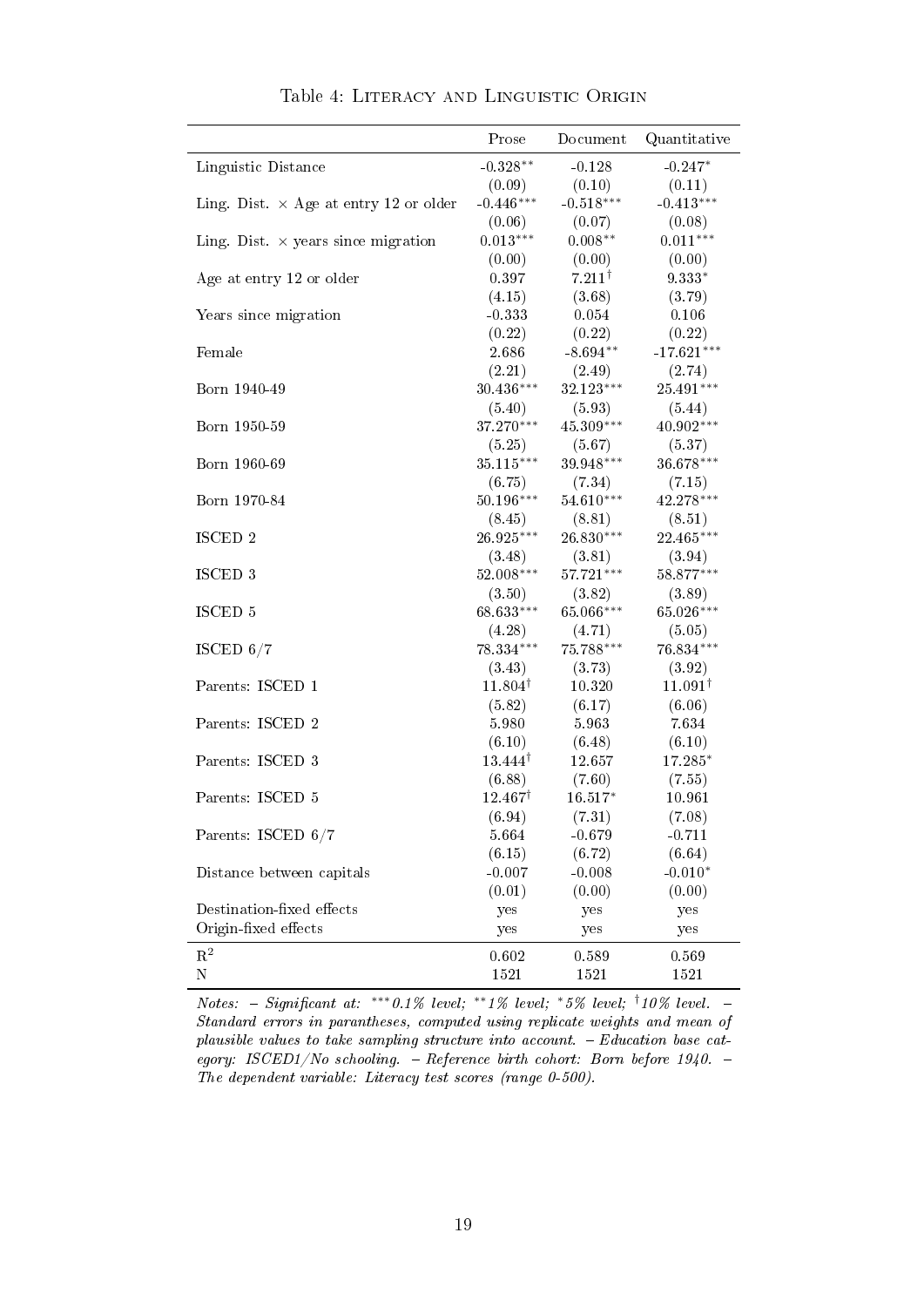<span id="page-17-0"></span>

| י<br>ו<br>ׇ֠<br>;<br>;<br>;<br>i<br>Ì<br>ļ                                                                     |  |
|----------------------------------------------------------------------------------------------------------------|--|
| $\frac{1}{2}$<br>l<br>١<br>.<br>וו<br>I<br>í                                                                   |  |
| $\frac{1}{1}$<br>$\mathbf{I}$<br>しょう<br>֚֚֬<br>j<br>I<br>ι                                                     |  |
| ししょく<br>l<br> <br> <br> <br>.<br>.<br>֖֖֖֖֖֖֖֖ׅ֖֧ׅ֖ׅ֖֧֧ׅ֖֚֚֚֚֚֚֚֚֚֚֚֚֚֚֚֚֚֚֬֝֝֓֞֝֓֞֓֡֬֓֓֞֬֓֓֞֬֓֓֞֬֓֞֓֞֬֓֞<br>Ï |  |
| $\overline{\phantom{a}}$<br>ļ<br>֖֖֖֖֖֚֚֚֚֚֚֚֚֚֬֝֓֕֓֡֬֝֓֬֝֓֬֝֬֝֬֝֓֬֝֓֬֝֓֬֝֓֬֝֓֬֝֓֬<br>ׇ֚֬֡<br>l<br>l           |  |
| $\frac{1}{2}$<br>l<br>l<br>l<br>١<br>ׇ֚֘֝֬                                                                     |  |

|                                                                                                                                                                                                                                                                                                                               |                             | Men                   |                              |                              | Women                        |                                                                              |
|-------------------------------------------------------------------------------------------------------------------------------------------------------------------------------------------------------------------------------------------------------------------------------------------------------------------------------|-----------------------------|-----------------------|------------------------------|------------------------------|------------------------------|------------------------------------------------------------------------------|
|                                                                                                                                                                                                                                                                                                                               | $\overline{\mathrm{Prose}}$ | Document              | Quantitative                 | $\overline{\mathrm{Prose}}$  | Document                     | Quantitative                                                                 |
| Linguistic Distance                                                                                                                                                                                                                                                                                                           | $0.274*$                    | 0.146                 | $0.225$ <sup>*</sup>         | $-0.277*$                    | $-0.026$                     | $-0.149$                                                                     |
| Age at entry 12 or older<br>$\times$<br>Ling. Dist.                                                                                                                                                                                                                                                                           | $0.529**$<br>(0.08)         | $0.505**$<br>(0.08)   | $0.397***$<br>(0.09)         | $0.389**$<br>(0.09)          | $0.641***$<br>(0.11)         | $0.570***$<br>(0.09)                                                         |
|                                                                                                                                                                                                                                                                                                                               | (0.10)                      | (0.10)                | (0.10)                       | (0.09)                       | (0.11)                       | (0.09)                                                                       |
| years since migration<br>$\times$<br>Ling. Dist.                                                                                                                                                                                                                                                                              | $0.009***$<br>(0.00)        | (0.00)<br>$0.006*$    | (0.00)<br>$0.005^{\dagger}$  | $0.014***$<br>(0.00)         | $0.009**$<br>(0.00)          | $0.015***$                                                                   |
| Age at entry 12 or older                                                                                                                                                                                                                                                                                                      | $9.807$ <sup>†</sup>        | 15.149*               | $20.125**$                   | $-12.498$                    | $-0.249$                     | $(0.00)$<br>1.665                                                            |
|                                                                                                                                                                                                                                                                                                                               | (5.21)                      | (5.66)                | (5.75)                       | (9.32)                       | (9.18)                       | $(8.58)$<br>$0.575^{\dagger}$                                                |
| Years since migration                                                                                                                                                                                                                                                                                                         | (0.23)<br>0.099             | $0.619*$<br>(0.24)    | $0.745*$<br>(0.28)           | $-0.710*$<br>(0.27)          | $-0.612^{\dagger}$<br>(0.30) |                                                                              |
| Born 1940-49                                                                                                                                                                                                                                                                                                                  | $23.157***$                 | $21.437**$            | 10.192                       | $8.286***$                   | 13.966***                    | $(0.29)$<br>46.764***                                                        |
| Born 1950-59                                                                                                                                                                                                                                                                                                                  | $41.594***$<br>(6.52)       | 49.708***<br>(6.16)   | $39.822***$<br>(6.03)        | $26.804**$<br>(7.57)         | $37.798***$<br>(8.53)        | 44.449****<br>(7.78)                                                         |
|                                                                                                                                                                                                                                                                                                                               | (6.68)                      | (7.99)                | (7.72)                       | (9.16)                       | (8.34)                       | (8.35)                                                                       |
| Born 1960-69                                                                                                                                                                                                                                                                                                                  | $18.550***$                 | 53.986***             | $44.440***$                  | $18.331^{\dagger}$           | $23.869*$                    | $30.220***$                                                                  |
| Born 1970-84                                                                                                                                                                                                                                                                                                                  | $51.787***$<br>(7.23)       | $69.886***$<br>(7.83) | $50.053***$<br>(8.39)        | $41.432**$<br>(9.61)         | $(9.82)$<br>47.623**         | $47.498***$<br>(9.72)                                                        |
|                                                                                                                                                                                                                                                                                                                               | (10.00)                     | (10.53)               | (10.94)                      | (12.38)                      | (12.80)                      | (11.63)                                                                      |
| $\mathbf{\sim}$<br><b>ISCED</b>                                                                                                                                                                                                                                                                                               | $32.284***$<br>(5.77)       | 33.407**<br>(5.52)    | $28.236***$                  | $10.470\,$<br>(6.20)         | (7.51)<br>8.967              | 4.328<br>(6.67)                                                              |
| S<br><b>ISCED</b>                                                                                                                                                                                                                                                                                                             | 44.957**                    | 55.948**              | $(5.86)$<br>53.876***        | 50.095**                     | $49.221**$                   | $49.887***$                                                                  |
|                                                                                                                                                                                                                                                                                                                               | (5.35)                      | (5.46)                | (5.28)                       | (6.67)                       | (8.07)                       | (7.53)                                                                       |
| r.<br><b>ISCED</b>                                                                                                                                                                                                                                                                                                            | $63.326***$<br>(6.51)       | $59.439***$<br>(6.20) | $56.837***$<br>(6.12)        | $56.276***$<br>(6.57)        | 51.409**                     | 53.167***<br>(7.32)                                                          |
| ISCED $6/7$                                                                                                                                                                                                                                                                                                                   | 79.161***                   | 84.523***             | $80.118***$                  | $56.640***$                  | $(7.69)$<br>53.898***        | 58.813***                                                                    |
|                                                                                                                                                                                                                                                                                                                               | (6.35)                      | $(0 + 7)$             | (6.11)                       | (6.54)                       | (6.97)                       | (6.16)                                                                       |
| Parents: ISCED 1                                                                                                                                                                                                                                                                                                              | $13.857***$<br>(4.75)       | $10.739*$<br>(4.19)   | $20.588***$                  | 28.156**                     | $26.858***$                  | $19.943***$                                                                  |
| $\mathbf{\sim}$<br>Parents: ISCED                                                                                                                                                                                                                                                                                             | $12.715*$                   | 5.636                 | $15.784**$<br>(5.18)         | $13.160^{\dagger}$<br>(7.58) | $18.377*$<br>(6.38)          | $14.311*$<br>(6.35)                                                          |
|                                                                                                                                                                                                                                                                                                                               | (5.35)                      | (4.42)                | (5.10)                       | (6.79)                       | (6.82)                       | (6.54)                                                                       |
| S<br>Parents: ISCED                                                                                                                                                                                                                                                                                                           | 15.178*<br>(6.73)           | 8.864<br>(7.46)       | $20.995*$<br>(8.09)          | 23.976**<br>(6.99)           | $24.878***$<br>(6.76)        | $19.189***$<br>(6.76)                                                        |
| Parents: ISCED 5                                                                                                                                                                                                                                                                                                              | $16.344^{\dagger}$          | $18.864^{\dagger}$    | $25.114**$                   | $31.994***$                  | $12.727***$                  | $25.387***$                                                                  |
| Parents: ISCED 6/7                                                                                                                                                                                                                                                                                                            | $11.120*$<br>(8.26)         | (77.6)<br>1.492       | $12.433^{\dagger}$<br>(8.14) | 25.746*<br>(0.70)            | 21.122<br>(8.01)             | 10.587<br>(8.47)                                                             |
|                                                                                                                                                                                                                                                                                                                               | (4.96)                      | (5.16)                | (6.19)                       | (5.77)                       | (9.44)                       | (8.89)                                                                       |
| Distance between capitals                                                                                                                                                                                                                                                                                                     | $-0.034*$                   | $-0.030^{\dagger}$    | $0.044*$                     | 0.008                        | 0.002                        | 0.002                                                                        |
| Destination-fixed effects                                                                                                                                                                                                                                                                                                     | (0.02)<br>yes               | (0.02)<br>yes         | (0.02)<br>yes                | (0.00)<br>yes                | (0.01)<br>yes                | (0.01)<br>yes                                                                |
| Origin-fixed effects                                                                                                                                                                                                                                                                                                          | yes                         | yes                   | yes                          | yes                          | yes                          | yes                                                                          |
| $\rm R^2$                                                                                                                                                                                                                                                                                                                     | 0.689                       | 0.678                 | 0.651                        | 0.649                        | 0.641                        | 0.635                                                                        |
| $\mathsf{Z}$                                                                                                                                                                                                                                                                                                                  | 871                         | 871                   | 871                          | 650                          | 650                          | 650                                                                          |
| - Reference birth cohort: Born before $1940.$ - The dependent variable: Literacy test scores (range<br>using replicate weights and mean of plausible values to take sampling structure into account.<br>- Significant at: *** 0.1% level; **1% level; *5% level; $\frac{10\%}{10\%}$ level.<br>ISCED1/No schooling.<br>Notes: |                             |                       |                              |                              |                              | $-$ Standard errors in parantheses, computed<br>$-$ Education base category: |
| $0.500$ .                                                                                                                                                                                                                                                                                                                     |                             |                       |                              |                              |                              |                                                                              |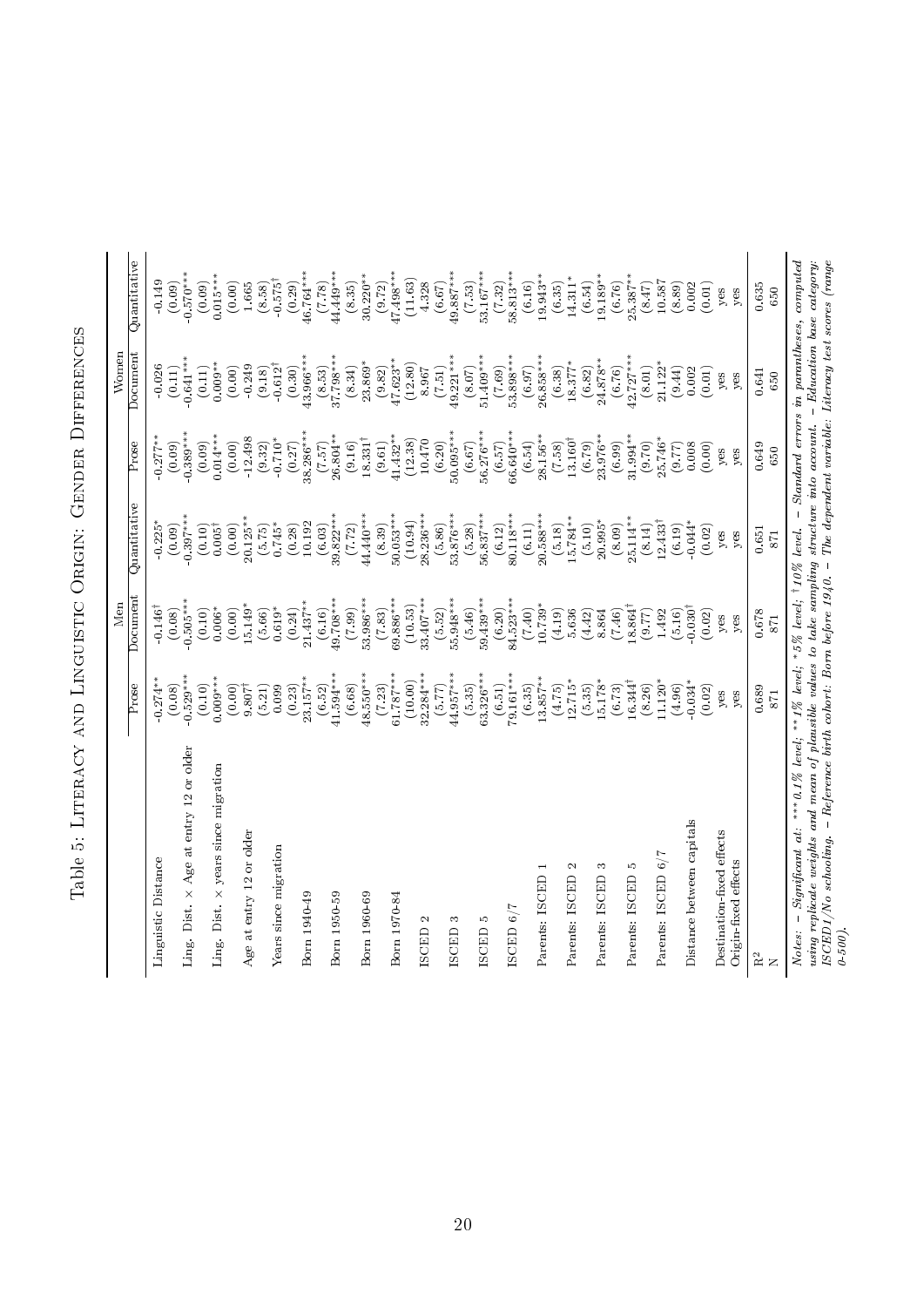<span id="page-18-0"></span>Table 6: Literacy and Linguistic Origin: Robustness checks

|                                              | (1)         | (2)         | (3)         | (4)          |
|----------------------------------------------|-------------|-------------|-------------|--------------|
| Linguistic Distance                          | $-0.288**$  | $-0.279**$  | $-0.322**$  | $-0.263*$    |
|                                              | (0.09)      | (0.08)      | (0.11)      | (0.10)       |
| Ling. Dist $\times$ Age at entry 12 or older | $-0.438***$ | $-0.468***$ | $-0.395***$ | $-0.385***$  |
|                                              | (0.06)      | (0.06)      | (0.08)      | (0.08)       |
| Ling. Dist $\times$ years since migration    | $0.012***$  | $0.012***$  | $0.013***$  | $0.012***$   |
|                                              | (0.00)      | (0.00)      | (0.00)      | (0.00)       |
| Migrant stock                                | $0.015**$   |             |             | $0.014*$     |
|                                              | (0.00)      |             |             | (0.01)       |
| Cultural distance                            |             | $-18.597*$  |             | $-36.300***$ |
|                                              |             | (7.98)      |             | (9.21)       |
| Labor force participation                    |             |             | $17.535***$ | $19.138**$   |
|                                              |             |             | (4.46)      | (5.41)       |
| Wage quintile                                |             |             | 1.645       | 1.521        |
|                                              |             |             | (1.56)      | (1.68)       |
| Destination-fixed effects                    | yes         | yes         | yes         | yes          |
| Origin-fixed effects                         | yes         | yes         | yes         | yes          |
| $R^2$                                        | 0.606       | 0.606       | 0.605       | 0.620        |
| N                                            | 1521        | 1444        | 1238        | 1176         |

Notes:  $-$  Significant at: \*\*\* 0.1% level; \*\*1% level; \*5% level;  $\frac{1}{10\%}$  level.  $-$  Standard errors in parantheses, computed using replicate weights and mean of plausible values to take sampling structure into account. - Further controls omitted: Own and parental education, gender, birth cohort, geographical distance. The dependent variable: Prose literacy test scores (range 0-500).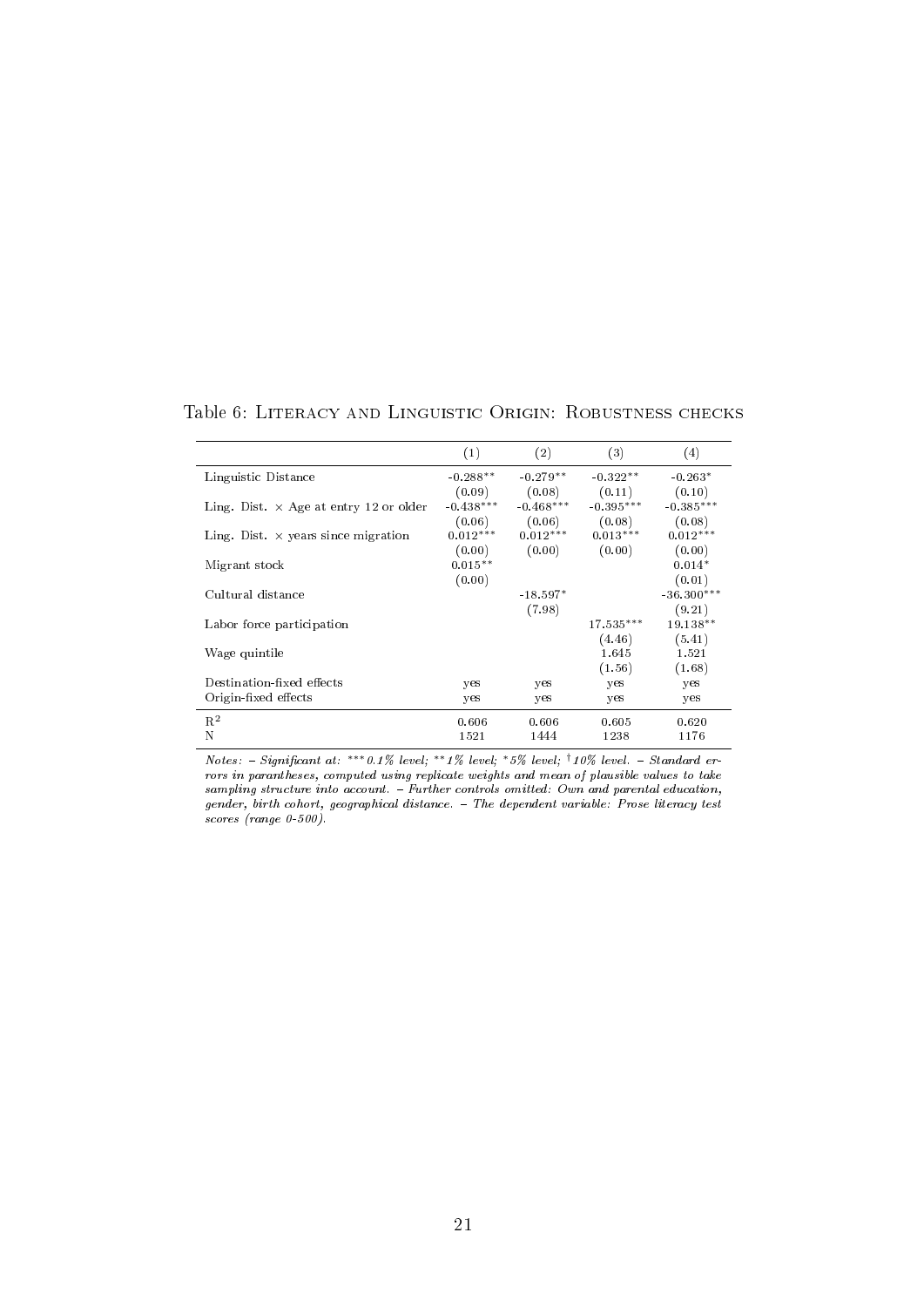

<span id="page-19-0"></span>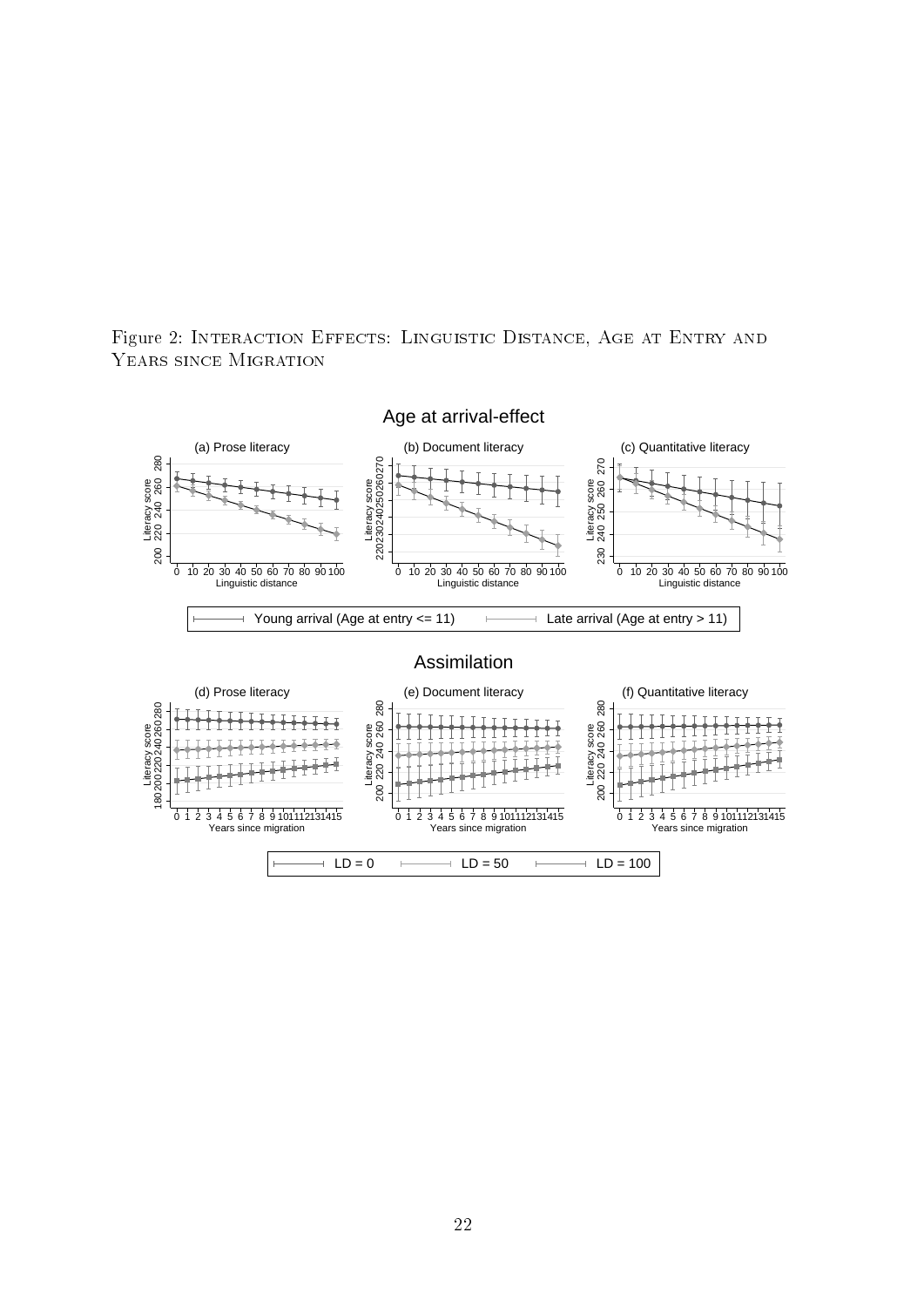## References

- <span id="page-20-7"></span>Adsera, A. and Pytlikova, M. (2012). 1206 The role of language in shaping international migration, Centre for Research and Analysis of Migration (CReAM), Department of Economics, University College London.
- <span id="page-20-4"></span>Akresh, I. R. and Frank, R. (2011). At the intersection of self and other: English language ability and immigrant labor market outcomes. Social Science Research 40: 1362–1370.
- <span id="page-20-6"></span>Bakker, D., Müller, A., Velupillai, V., Wichmann, S., Brown, C. H., Brown, P., Egorov, D., Mailhammer, R., Grant, A. and Holman, E. W. (2009). Adding typology to lexicostatistics: A combined approach to language classification. *Linguistic Typology* 13: 169-181.
- <span id="page-20-3"></span>Beenstock, M., Chiswick, B. R. and Repetto, G. L.  $(2001)$ . The effect of linguistic distance and country of origin on immigrant language skills: Application to israel. *International Migration* 39: 33-60, doi:10.1111/1468-2435.00155.
- <span id="page-20-11"></span>Bleakley, H. and Chin, A. (2004). Language skills and earnings: Evidence from childhood immigrants. The Review of Economics and Statistics 86: 481–496.
- <span id="page-20-5"></span>Brown, G. and Micklewright, J. (2004). Using international surveys of achievement and literacy: A view from the outside. UNESCO Institute for Statistics.
- <span id="page-20-0"></span>Charette, M. and Meng, R. (1994). Explaining language proficiency : Objective versus self-assessed measures of literacy. Economics Letters 44: 313-321.
- <span id="page-20-9"></span>Chiswick, B. R. (1978). The effect of Americanization on the earnings of foreign-born men. Journal of Political Economy 86: 897-921.
- <span id="page-20-8"></span>Chiswick, B. R. and Miller, P. (2008). A test of the critical period hypothesis for language learning. *Journal of Mul* Vol. 29, No. 1: pp.  $16-29$ .
- <span id="page-20-1"></span>Chiswick, B. R. and Miller, P. W. (1995). The endogeneity between language and earnings: International analyses. Journal of Labor Economics 13: 246-288.
- <span id="page-20-2"></span>Chiswick, B. R. and Miller, P. W. (1999). English language fluency among immigrants in the united states. In Polachek, S. W. (ed.), Research in Labor Economics. Oxford: JAI Press,  $17, 151-200$ .
- <span id="page-20-10"></span>Chiswick, B. R. and Miller, P. W. (2002). Immigrant earnings: Language skills, linguistic concentrations and the business cycle. Journal of Population Economics 15: 31-57, doi:10.1007/PL00003838.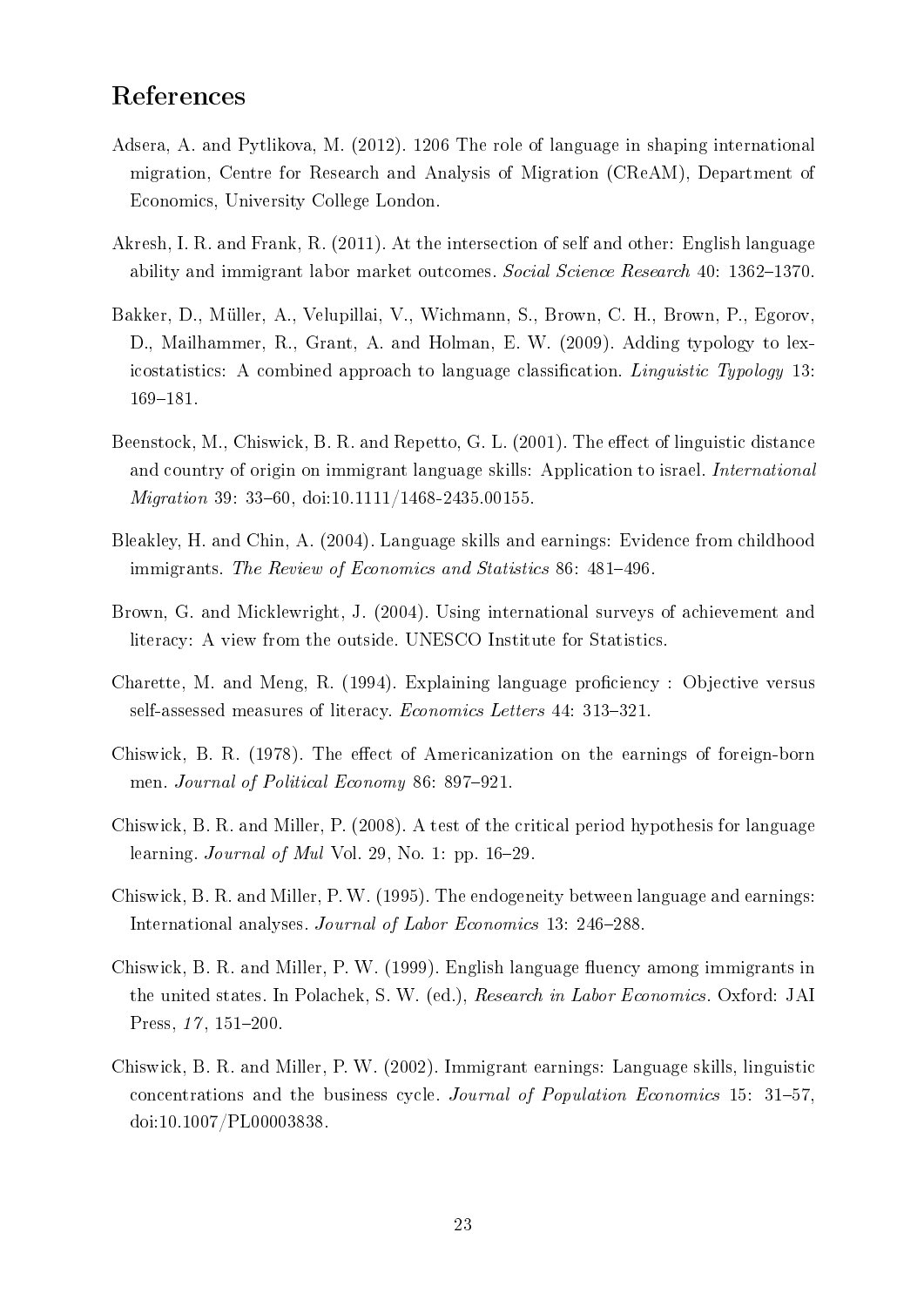- <span id="page-21-12"></span>Chiswick, B. R. and Miller, P. W. (2012). Negative and positive assimilation, skill transferability, and linguistic distance. Journal of Human Capital 6:  $35 - 55$ .
- <span id="page-21-7"></span>Coulon, A. de and Wolff, F.-C.  $(2007)$ . Language proficiency of immigrants and misclassification. Applied Economics Letters  $14: 857-861$ .
- <span id="page-21-0"></span>Crystal, D. (2010). The Cambridge Encyclopedia of Language. Cambridge University Press, third edition ed.
- <span id="page-21-9"></span>Cutler, D. M., Glaeser, E. L. and Vigdor, J. L. (2008). When are ghettos bad? lessons from immigrant segregation in the united states. Journal of Urban Economics  $63: 759-774$ .
- <span id="page-21-2"></span>Dougherty, C. (2003). Numeracy, literacy and earnings: evidence from the national longitudinal survey of youth. Economics of Education Review  $22: 511-521$ .
- <span id="page-21-8"></span>Dustmann, C. and Fabbri, F. (2003). Language proficiency and labour market performance of immigrants in the uk. The Economic Journal 113:  $695-717$ , doi:10.1111/ 1468-0297.t01-1-00151.
- <span id="page-21-6"></span>Dustmann, C. and Soest, A. van (2001). Language fluency and earnings: Estimation with misclassified language indicators. Review of Economics and Statistics 83: 663–674.
- <span id="page-21-13"></span>Epstein, G. S. and Gang, I. N. (2010). Migration and culture. In Epstein, G. S. and Gang, I. N. (eds), Frontiers of Economics and Globalization: Migration and Culture. Emerald Group Publishing Limited, 8 .
- <span id="page-21-4"></span>Ferrer, A., Green, D. A. and Riddell, W. C. (2006). The effect of literacy on immigrant earnings. Journal of Human Resources 41.
- <span id="page-21-1"></span>Finnie, R. and Meng, R. (2005). Literacy and labour market outcomes: self-assessment versus test score measures. Applied Economics 37: 1935-1951.
- <span id="page-21-5"></span>Friedberg, R. M. (2000). You can't take it with you? immigrant assimilation and the portability of human capital. Journal of Labor Economics 18: 221–51.
- <span id="page-21-3"></span>Gonzalez, A. (2000). The acquisition and labor market value of four english skills: new evidence from nals. Contemporary Economic Policy 18: 259-269.
- <span id="page-21-10"></span>Hofstede, G., Hofstede, G. J. and Minkov, M. (2010). Cultures and Organizations: Software of the Mind. McGraw Hill Professional.
- <span id="page-21-11"></span>Inglehart, R. and Welzel, C. (2005). Modernization, Cultural Change and Democracy. New York: Cambridge University Press.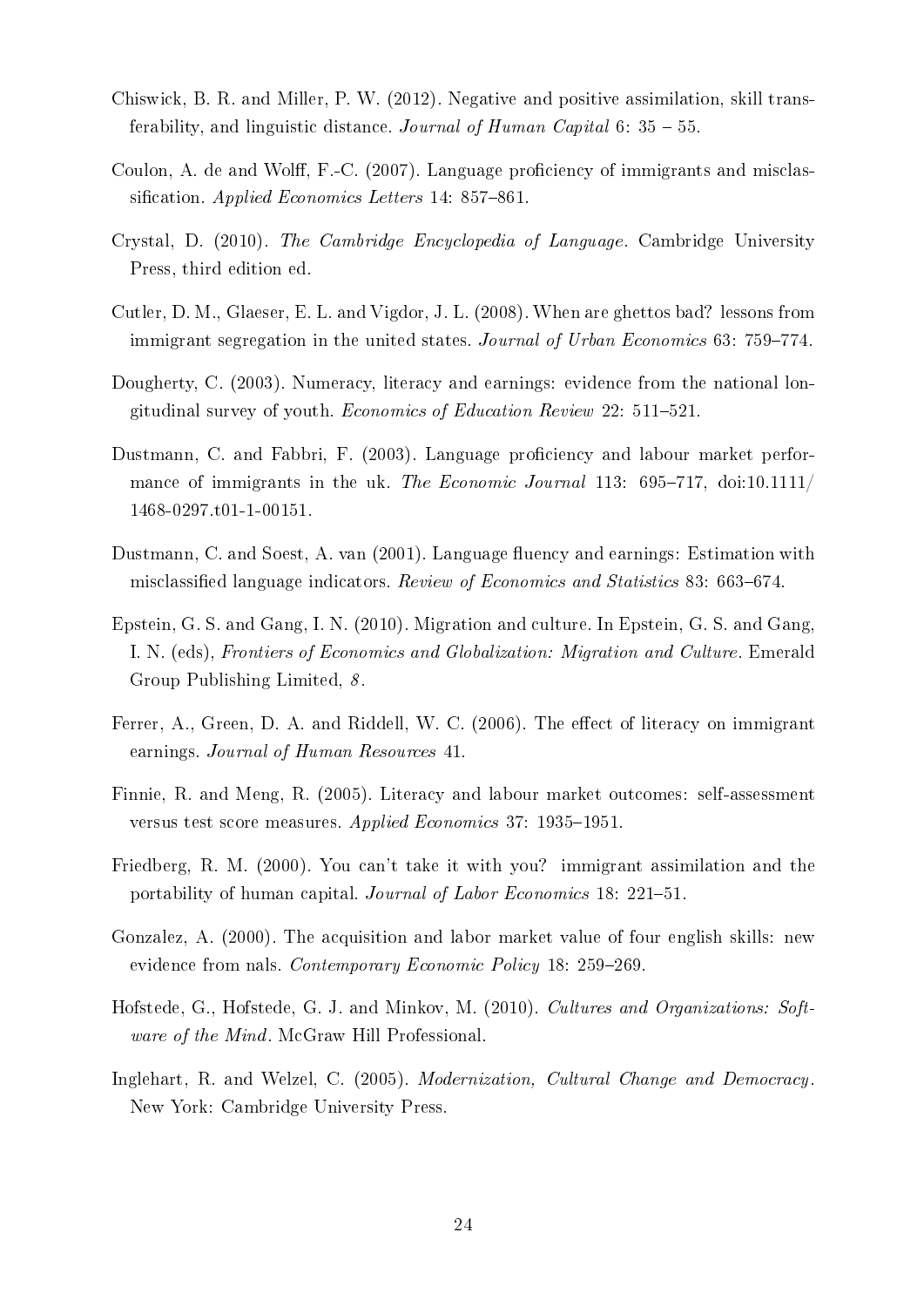- <span id="page-22-12"></span>Inglehart, R. and Welzel, C. (2010). Changing mass priorities: The link between modernization and democracy. Perspectives on Politics vol 8, No. 2: p. 554.
- <span id="page-22-6"></span>Isphording, I. E. and Otten, S. (2013). The costs of babylon - linguistic distance in applied economics. Review of International Economics Vol. 21, Issue 2: pp. 354–369.
- <span id="page-22-13"></span>Isphording, I. E. and Sinning, M. (2012). 391 The Returns to Language Skills in the US Labor Market.
- <span id="page-22-1"></span>Kahn, L. M. (2004). Immigration, skills and the labor market: International evidence. Journal of Population Economics 17: 501–534.
- <span id="page-22-11"></span>Kokko, A. and Gustavsson Tingvall, P. (2012). 183 The Eurovision Song Contest, Preferences and European Trade, The Ratio Institute.
- <span id="page-22-3"></span>Llach, A. M.  $(2010)$ . An overview of variables affecting lexical transfer in writing: A review study. International Journal of Linguistics 2: E2.
- <span id="page-22-5"></span>Murray, K. J., T. Scott (1997). Adult literacy in OECD countries: Technical report on the First International Adult Literacy Survey. National Center of Education Statistics.
- <span id="page-22-9"></span>Newport, E. L. (2002). Critical periods in language development. In Encyclopedia of Cognitive Science.. Macmillan Publishers Ltd./Nature Publishing Group.
- <span id="page-22-0"></span>OECD (2000). Tech. Rep. Literacy in the Information Age. Final Report of the International Adult Literacy Survey.
- <span id="page-22-2"></span>Selten, R. and Pool, J. (1991). The distribution of foreign language skills as a game equilibrium. In Selten, R. (ed.), *Game Equilibrium Models, vol. 4, Social and Political* Interaction. Springer, 64-87.
- <span id="page-22-7"></span>Serva, M. (2011). Tech. Rep. Phylogeny and geometry of languages from normalized Levenshtein distance, Cornell University Library, Ithaca, NY.
- <span id="page-22-4"></span>Slik, F. W. P. Van der (2010). Acquisition of dutch as a second language. Studies in Second Language Acquisition 32: 401-432.
- <span id="page-22-10"></span>Spolaore, E. and Wacziarg, R. (2009). The diffusion of development. The Quarterly Journal of Economics  $124: 469-529$ .
- <span id="page-22-8"></span>Swadesh, M. (1952). Lexico-statistic dating of prehistoric ethnic contacts: With special reference to north american indians and eskimos. Proceedings of the American Philosophical Society 96:  $452-463$ .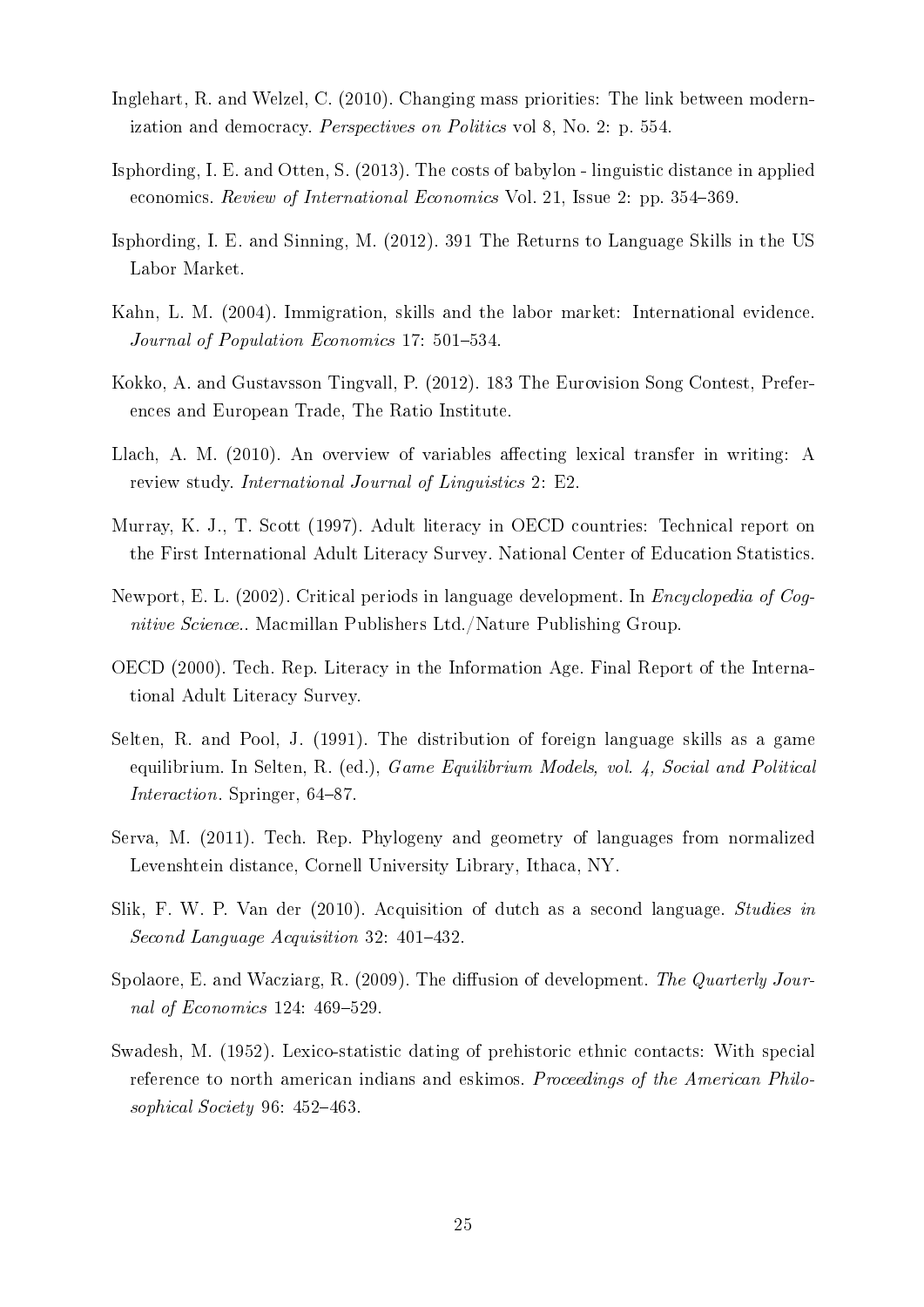- <span id="page-23-2"></span>United Nations, Department of Economic and Social Affairs (2012). Tech. Rep. Trends in International Migrant Stock: Migrants by Destination and Origin (United Nations database, POP/DB/MIG/Stock/Rev.2012).
- <span id="page-23-0"></span>Vignoles, A., Coulon, A. D. and Marcenaro-Gutierrez, O. (2011). The value of basic skills in the british labour market. Oxford Economic Papers  $63: 27-48$ .
- <span id="page-23-1"></span>Wichmann, S., Holman, E. W., Bakker, D. and Brown, C. H. (2010). Evaluating linguistic distance measures. Physica A: Statistical Mechanics and its Applications 389: 3632 3639.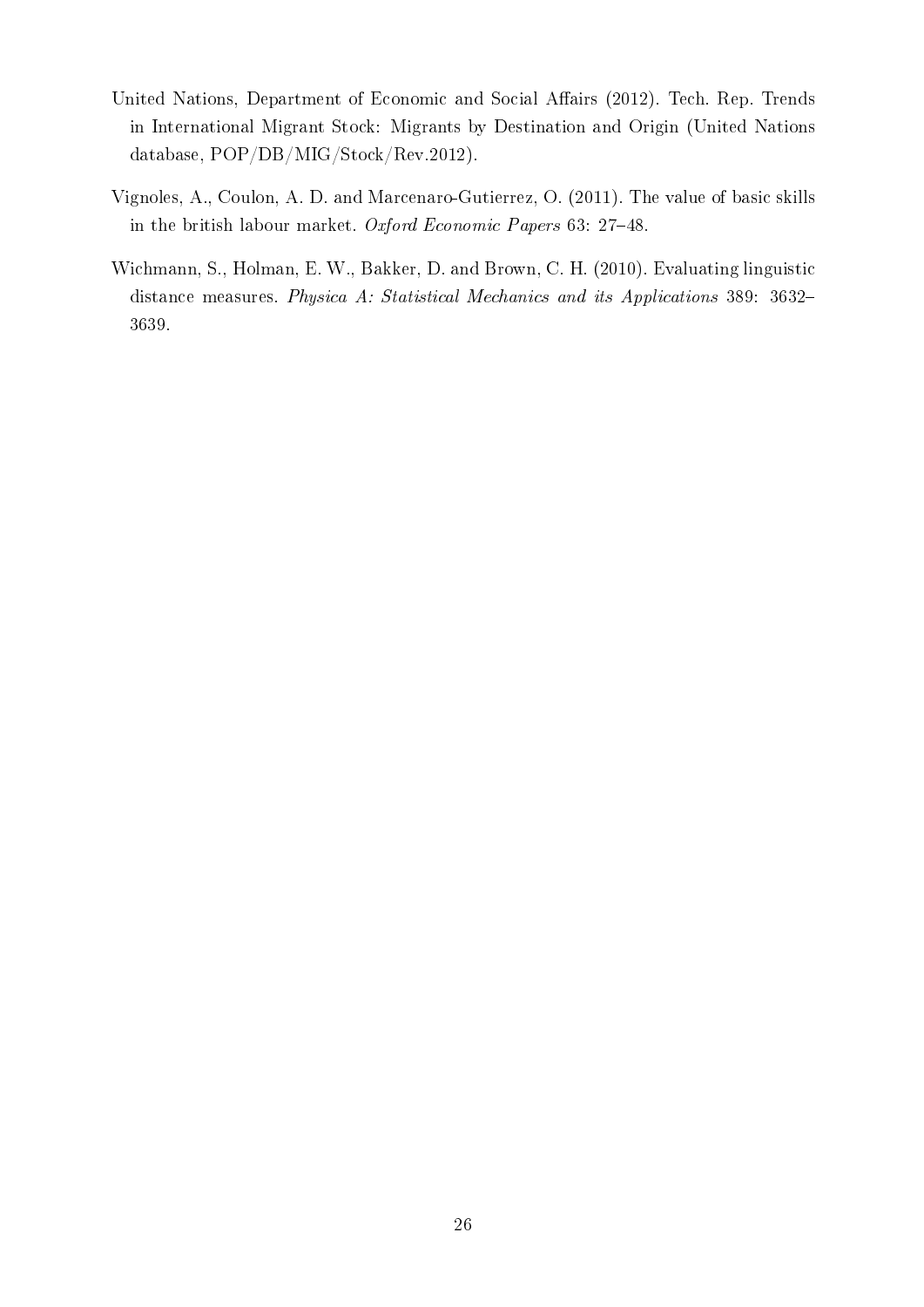# 9 Appendix

<span id="page-24-0"></span>

|  |  | Table 7: LITERACY AND LINGUISTIC ORIGIN, EXCLUDING NATIVE SPEAKERS |  |
|--|--|--------------------------------------------------------------------|--|
|  |  |                                                                    |  |

|                                               | Prose              | Document                | Quantitative        |
|-----------------------------------------------|--------------------|-------------------------|---------------------|
| Linguistic Distance                           | $-0.837**$         | $-0.980*$               | $-1.193**$          |
|                                               | (0.23)             | (0.37)                  | (0.38)              |
| Ling. Dist. $\times$ Age at entry 12 or older | $-0.391*$          | $-0.514**$              | $-0.385*$           |
|                                               | (0.15)             | (0.14)                  | (0.14)              |
| Ling. Dist. $\times$ years since migration    | $0.029***$         | $0.021**$               | $0.018**$           |
|                                               | (0.01)             | (0.01)                  | (0.01)              |
| Age at entry 12 or older                      | 22.201             | 14.672                  | 9.871               |
|                                               | (13.79)            | (11.30)                 | (10.96)             |
| Years since migration                         | $-0.885$           | $-0.555$                | $-0.261$            |
|                                               | (0.53)             | (0.58)                  | (0.56)              |
| Female                                        | $-0.951$           | $-12.758*$              | $-22.006***$        |
|                                               | (4.05)             | (4.94)                  | (4.87)              |
| Born 1940-49                                  | 40.718***          | 29.889**                | 24.075**            |
|                                               | (6.53)             | (7.98)                  | (7.41)              |
| Born 1950-59                                  | $61.420***$        | $56.657***$             | $51.278***$         |
|                                               | (6.78)             | (9.95)                  | (9.34)              |
| Born 1960-69                                  | 55.527***          | $50.707***$             | 44.676***           |
|                                               | (6.49)             | (11.82)                 | (10.85)             |
| Born 1970-84                                  | 87.568***          | 84.299***               | 64.132***           |
|                                               | (8.83)             | (14.04)                 | (13.25)             |
| ISCED 2                                       | 38.887***          | 8.681                   | 2.198               |
|                                               | (6.33)             | (7.52)                  | (7.19)              |
| ISCED 3                                       | 64.617***          | $46.049***$             | 43.908***           |
|                                               | (6.17)             | (6.24)                  | (5.89)              |
| $\rm ISCLD$ $5$                               | 94.265***          | $59.532^{\ast\ast\ast}$ | $58.103***$         |
|                                               | (7.22)             | (9.30)                  | (9.66)              |
| ISCED $6/7$                                   | 122.861***         | 82.735***               | 82.784***           |
|                                               | (8.57)             | (7.41)                  | (6.58)              |
| Parents: ISCED 1                              | 16.625**           | $17.561**$              | 20.486***           |
|                                               | (5.51)             | (5.89)                  | (5.36)              |
| Parents: ISCED 2                              | $15.884^{\dagger}$ | 2.799                   | 3.683               |
|                                               | (7.96)             | (9.25)                  | (8.82)              |
| Parents: ISCED 3                              | 30.977**           | 19.845*                 | 24.022*             |
|                                               | (8.57)             | (9.30)                  | (9.02)              |
| Parents: ISCED 5                              | $-3.945$           | 2.454                   | 7.839               |
|                                               | (10.49)            | (8.39)                  | (8.28)              |
| Parents: ISCED 6/7                            | $-3.444$           | $-16.309*$              | $-13.540^{\dagger}$ |
|                                               | (7.31)             | (7.81)                  | (7.59)              |
| Distance between capitals                     | $0.004***$         | $-0.011$                | $-0.014$            |
|                                               | (0.00)             | (0.01)                  | (0.01)              |
| Destination-fixed effects                     | yes                | yes                     | yes                 |
| Origin-fixed effects                          | yes                | yes                     | yes                 |
| $\mathbf{R}^2$                                | 0.432              | 0.646                   | 0.633               |
| ${\rm N}$                                     | 830                | 830                     | 830                 |

Notes:  $-$  Significant at: \*\*\* 0.1% level; \*\*1% level; \*5% level; †10% level.  $-$  Standard errors in parantheses, computed using replicate weights and mean of plausible values to take sampling structure into<br>account.  $-$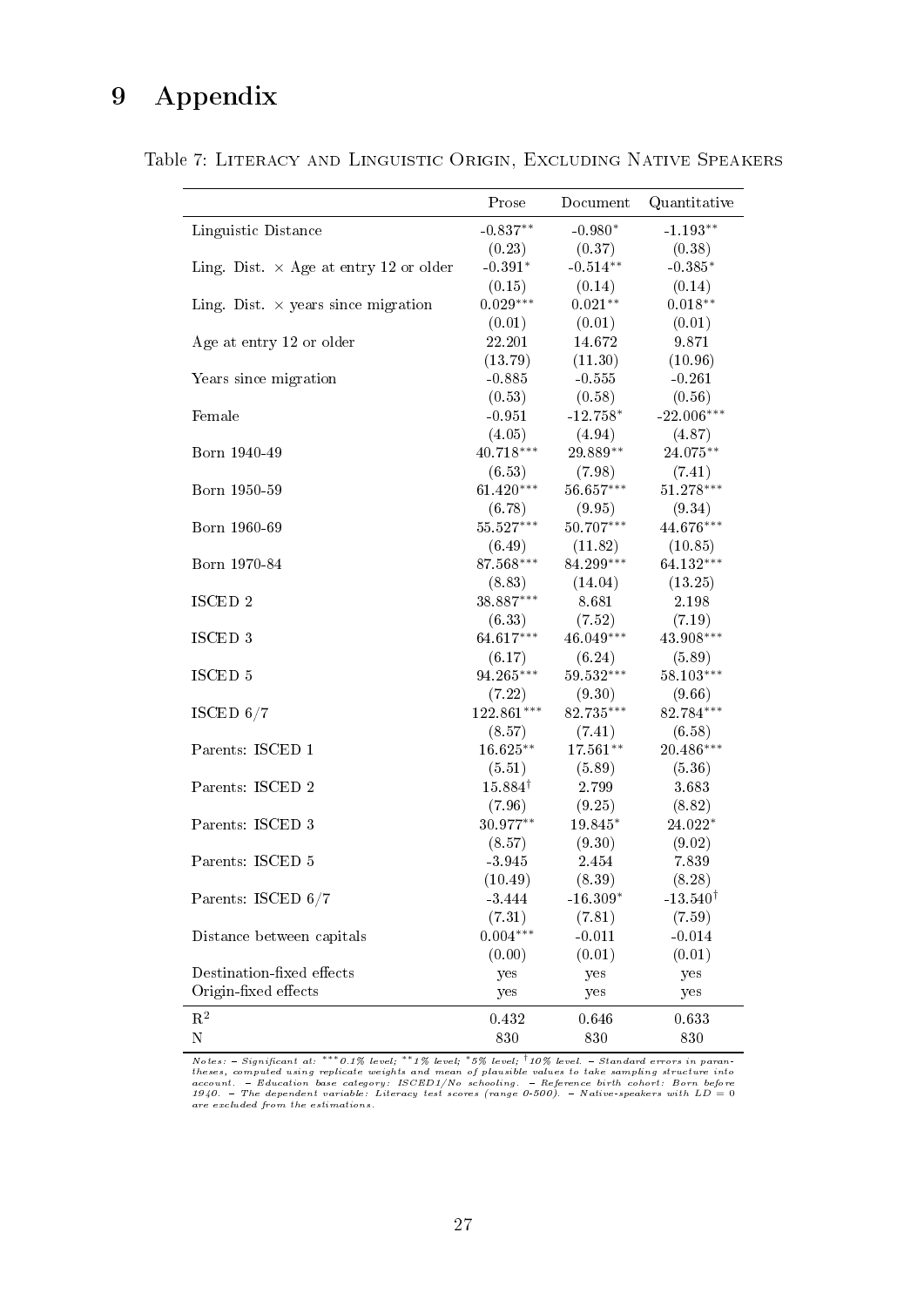<span id="page-25-0"></span>

|                                                 | (1)                            | $^{(2)}$              | (3)                   | (4)                   |
|-------------------------------------------------|--------------------------------|-----------------------|-----------------------|-----------------------|
| Prose literacy                                  |                                |                       |                       |                       |
| Linguistic distance                             | $-0.613***$<br>(0.10)          | $-0.460***$<br>(0.09) | $-0.535***$<br>(0.09) | $-0.482***$<br>(0.08) |
| Ling. Dist. $\times$ Age at entry older than 5  | $-0.133^{\dagger}$<br>(0.07)   |                       |                       |                       |
| Age at entry older than 5                       | $7.713$ <sup>†</sup><br>(4.00) |                       |                       |                       |
| Ling. Dist. $\times$ Age at entry older than 8  |                                | $-0.307***$<br>(0.06) |                       |                       |
| Age at entry older than 8                       |                                | $-4.098$<br>(3.33)    |                       |                       |
| Ling. Dist. $\times$ Age at entry older than 11 |                                |                       | $-0.231***$<br>(0.06) |                       |
| Age at entry older than 11                      |                                |                       | $-6.251$<br>(3.87)    |                       |
| Ling. Dist. $\times$ Age at entry older than 14 |                                |                       |                       | $-0.288***$<br>(0.06) |
| Age at entry older than 14                      |                                |                       |                       | $-6.035$<br>(4.44)    |
| $R^2$<br>Ν                                      | 0.402<br>1521                  | 0.409<br>1521         | 0.407<br>1521         | 0.411<br>1521         |
| Document literacy                               |                                |                       |                       |                       |
| Linguistic distance                             | $-0.582***$                    | $-0.321**$            | $-0.380***$           | $-0.307**$            |
| Ling. Dist. $\times$ Age at entry older than 5  | (0.10)<br>$-0.034$             | (0.10)                | (0.09)                | (0.09)                |
| Age at entry older than 5                       | (0.06)<br>0.611                |                       |                       |                       |
| Ling. Dist. $\times$ Age at entry older than 8  | (3.74)                         | $-0.317***$           |                       |                       |
| Age at entry older than 8                       |                                | (0.06)<br>$-6.936*$   |                       |                       |
| Ling. Dist. $\times$ Age at entry older than 11 |                                | (3.02)                | $-0.258***$<br>(0.06) |                       |
| Age at entry older than 11                      |                                |                       | $-5.393$<br>(3.90)    |                       |
| Ling. Dist. $\times$ Age at entry older than 14 |                                |                       |                       | $-0.342***$<br>(0.06) |
| Age at entry older than 14                      |                                |                       |                       | $-1.210$<br>(4.99)    |
| $R^2$<br>Ν                                      | 0.359<br>1521                  | 0.368<br>1521         | 0.366<br>1521         | 0.369<br>1521         |
| Quantitative literacy                           |                                |                       |                       |                       |
| Linguistic distance                             | $-0.675***$                    | $-0.397***$           | $-0.453***$           | $-0.351***$           |
| Ling. Dist. $\times$ Age at entry older than 5  | (0.12)<br>0.092                | (0.11)                | (0.10)                | (0.09)                |
| Age at entry older than 5                       | (0.07)<br>8.291*               |                       |                       |                       |
| Ling. Dist. $\times$ Age at entry older than 8  | (3.40)                         | $-0.208**$            |                       |                       |
| Age at entry older than 8                       |                                | (0.07)<br>1.411       |                       |                       |
| Ling. Dist. $\times$ Age at entry older than 11 |                                | (3.08)                | $-0.152*$<br>(0.06)   |                       |
| Age at entry older than 11                      |                                |                       | 0.220<br>(3.59)       |                       |
| Ling. Dist. $\times$ Age at entry older than 14 |                                |                       |                       | $-0.272***$<br>(0.06) |
| Age at entry older than 14                      |                                |                       |                       | 4.348<br>(4.37)       |
| $\mathbf{R}^2$<br>N                             | 0.373<br>1521                  | 0.373<br>1521         | 0.372<br>1521         | 0.376<br>1521         |

Table 8: Different Thresholds for Critical Period

Notes:  $-$  Significant at: \*\*\* 0.1% level; \*\*1% level; \*5% level;  $\frac{1}{10\%}$  level.  $-$  Standard errors in parantheses, computed using replicate weights and mean of plausible values to the sampling structure into accoun